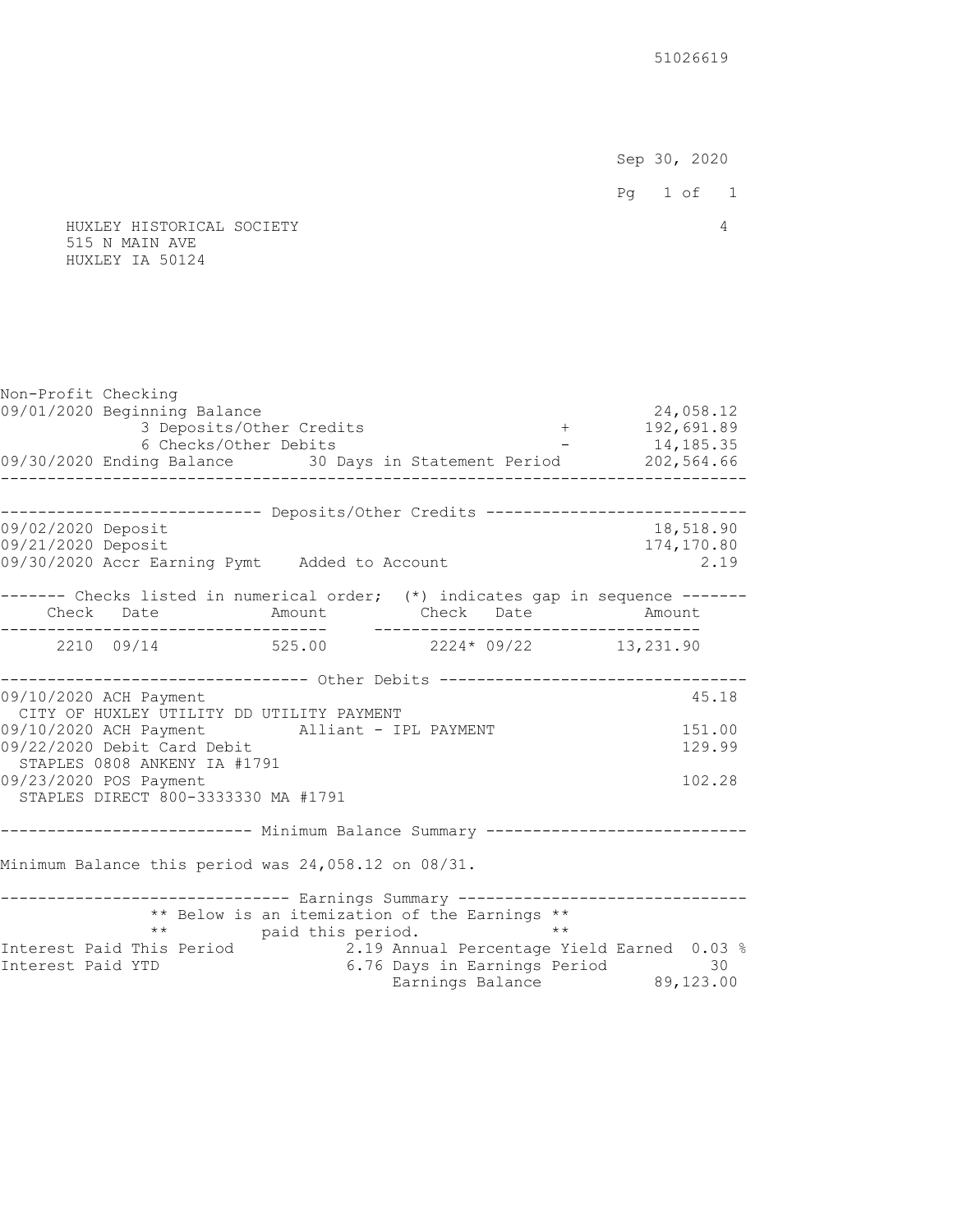Aug 31, 2020

Pg 1 of 1

 HUXLEY HISTORICAL SOCIETY 8 515 N MAIN AVE HUXLEY IA 50124

Non-Profit Checking 08/01/2020 Beginning Balance 30,074.12 3 Deposits/Other Credits 10 Checks/Other Debits - 6,276.69 08/31/2020 Ending Balance 31 Days in Statement Period 24,058.12 -------------------------------------------------------------------------------- --------------------------- Deposits/Other Credits -----------------------------08/03/2020 Deposit 40.00 08/19/2020 Deposit 220.00 08/31/2020 Accr Earning Pymt Added to Account 0.69 ------- Checks listed in numerical order; (\*) indicates gap in sequence ------- Check Date Amount Check Date Amount ----------------------------------- ----------------------------------- 2204 08/05 150.00 2208\* 08/18 5,000.00 2205 08/17 200.00 2209 08/21 100.00 2206 08/25 50.00 2223\* 08/14 370.00 ---------------------------------- Other Debits ---------------------------------08/10/2020 ACH Payment 47.97 CITY OF HUXLEY UTILITY DD UTILITY PAYMENT 08/11/2020 Debit Card Debit 67.77 THE HOME DEPOT # ANKENY IA #1791 08/12/2020 ACH Payment Alliant - IPL PAYMENT 151.00 08/28/2020 Recurring Debit Card 139.95 GRAMMARLY COKG00KXK 8883186146 CA #1791 --------------------------- Minimum Balance Summary ---------------------------- Minimum Balance this period was 24,057.43 on 08/28. ------------------------------- Earnings Summary -------------------------------- \*\* Below is an itemization of the Earnings \*\* \*\* paid this period. \*\* Interest Paid This Period 0.69 Annual Percentage Yield Earned 0.03 % Interest Paid YTD 4.57 Days in Earnings Period 31 Earnings Balance 27, 255.46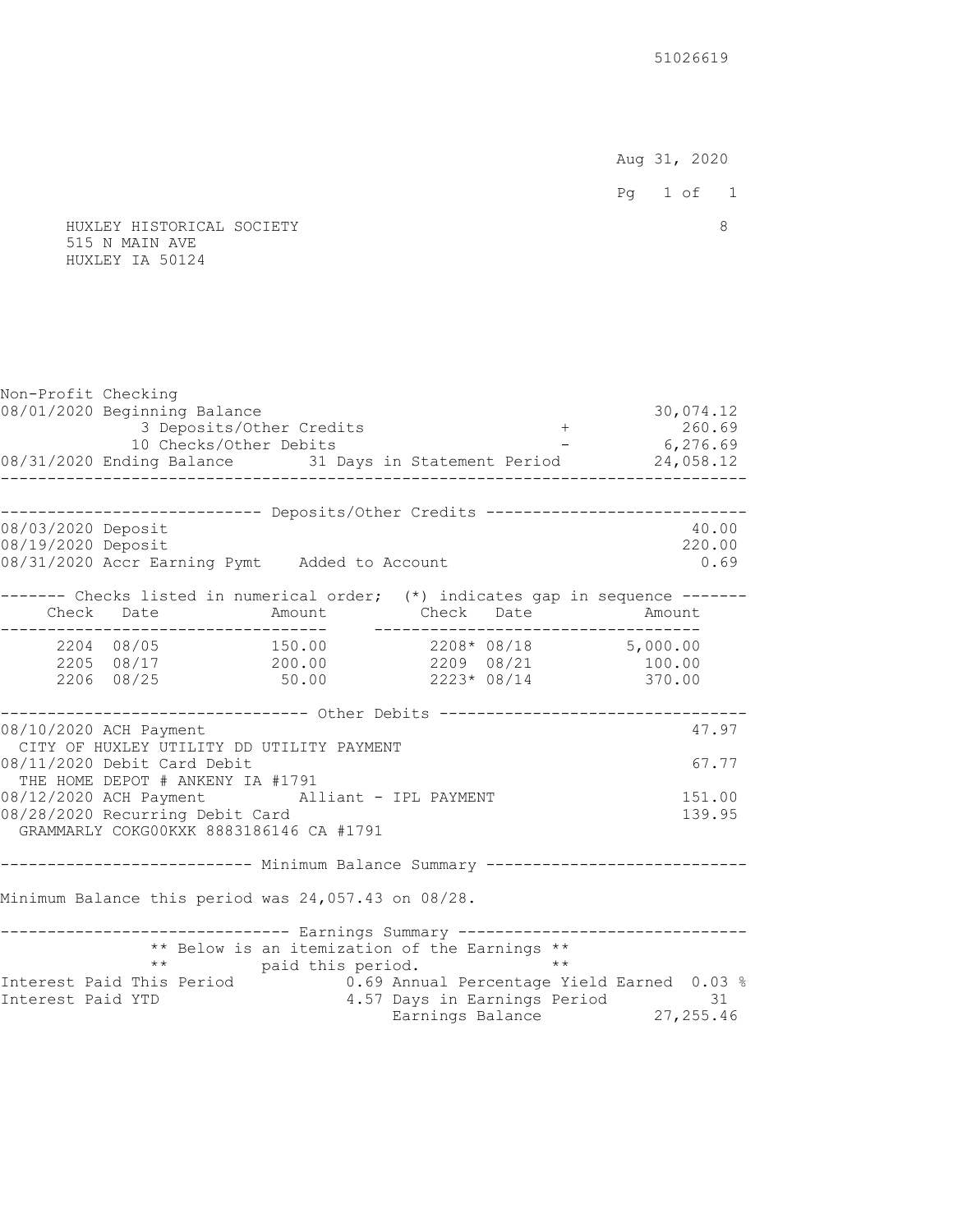Jul 31, 2020

Pg 1 of 2

#### HUXLEY HISTORICAL SOCIETY 5 515 N MAIN AVE HUXLEY IA 50124

| Non-Profit Checking |                                                     |                          |                                                                         |                                                                                                          |
|---------------------|-----------------------------------------------------|--------------------------|-------------------------------------------------------------------------|----------------------------------------------------------------------------------------------------------|
|                     | 07/01/2020 Beginning Balance                        |                          |                                                                         | 30,603.15                                                                                                |
|                     |                                                     | 4 Deposits/Other Credits |                                                                         | $+ 272.77$                                                                                               |
|                     | 9 Checks/Other Debits                               |                          |                                                                         | $-801.80$                                                                                                |
|                     | ________________________                            |                          |                                                                         | 07/31/2020 Ending Balance 31 Days in Statement Period 30,074.12<br>. _ _ _ _ _ _ _ _ _ _ _ _ _ _ _ _ _ _ |
|                     |                                                     |                          |                                                                         |                                                                                                          |
| 07/02/2020 Deposit  |                                                     |                          |                                                                         | --------------------------- Deposits/Other Credits ----------------------------<br>80.00                 |
| 07/27/2020 Deposit  |                                                     |                          |                                                                         | 92.00                                                                                                    |
| 07/28/2020 Deposit  |                                                     |                          |                                                                         | 100.00                                                                                                   |
|                     | 07/31/2020 Accr Earning Pymt Added to Account       |                          |                                                                         | 0.77                                                                                                     |
|                     |                                                     |                          |                                                                         |                                                                                                          |
|                     |                                                     |                          |                                                                         | ------- Checks listed in numerical order; (*) indicates gap in sequence ------                           |
|                     |                                                     |                          |                                                                         |                                                                                                          |
|                     |                                                     |                          | 2221 07/10 50.00 2222 07/22 120.00                                      |                                                                                                          |
|                     |                                                     |                          |                                                                         |                                                                                                          |
|                     | 07/03/2020 POS Payment                              |                          | ----------------------------- Other Debits ---------------------------- | 57.47                                                                                                    |
|                     | STAPLES DIRECT 800-3333330 MA #1791                 |                          |                                                                         |                                                                                                          |
|                     | 07/08/2020 Debit Card Debit                         |                          |                                                                         | 110.00                                                                                                   |
|                     | USPS PO 18432906 HUXLEY IA #1791                    |                          |                                                                         |                                                                                                          |
|                     | 07/09/2020 ACH Payment Alliant - IPL PAYMENT        |                          |                                                                         | 125.64                                                                                                   |
|                     | 07/10/2020 ACH Payment                              |                          |                                                                         | 52.76                                                                                                    |
|                     | CITY OF HUXLEY UTILITY DD UTILITY PAYMENT           |                          |                                                                         |                                                                                                          |
|                     | 07/20/2020 POS Payment                              |                          |                                                                         | 179.00                                                                                                   |
|                     | NITE OWL PRINT AND C AMES IA #1791                  |                          |                                                                         |                                                                                                          |
|                     | 07/27/2020 Debit Card Debit                         |                          |                                                                         | 76.94                                                                                                    |
|                     | MICHAELS STORES ANKENY IA #1791                     |                          |                                                                         |                                                                                                          |
|                     | 07/28/2020 ACH Payment VISIONBANK DLX/CK/ORD        |                          |                                                                         | 29.99                                                                                                    |
|                     |                                                     |                          |                                                                         | -------------------------- Minimum Balance Summary --------------------------                            |
|                     | Minimum Balance this period was 29,988.28 on 07/22. |                          |                                                                         |                                                                                                          |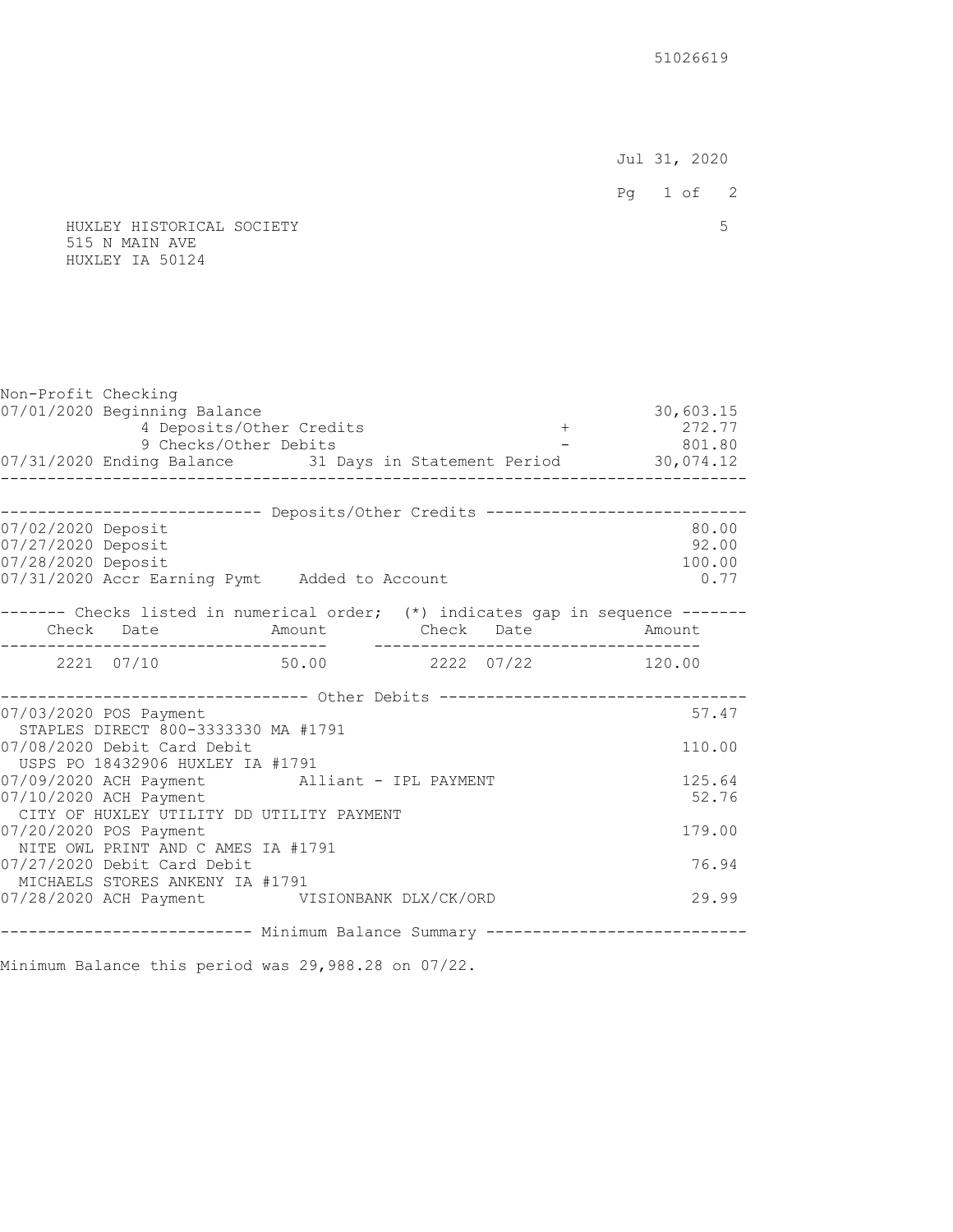Jul 31, 2020

Pg 2 of 2

```
 HUXLEY HISTORICAL SOCIETY
```
------------------------------ Earnings Summary ------------------------------ \*\* Below is an itemization of the Earnings \*\* \*\* paid this period. \*\* Interest Paid This Period 0.77 Annual Percentage Yield Earned 0.03 % Interest Paid YTD 3.88 Days in Earnings Period 31 3.88 Days in Earnings Period 31<br>Earnings Balance 30,272.13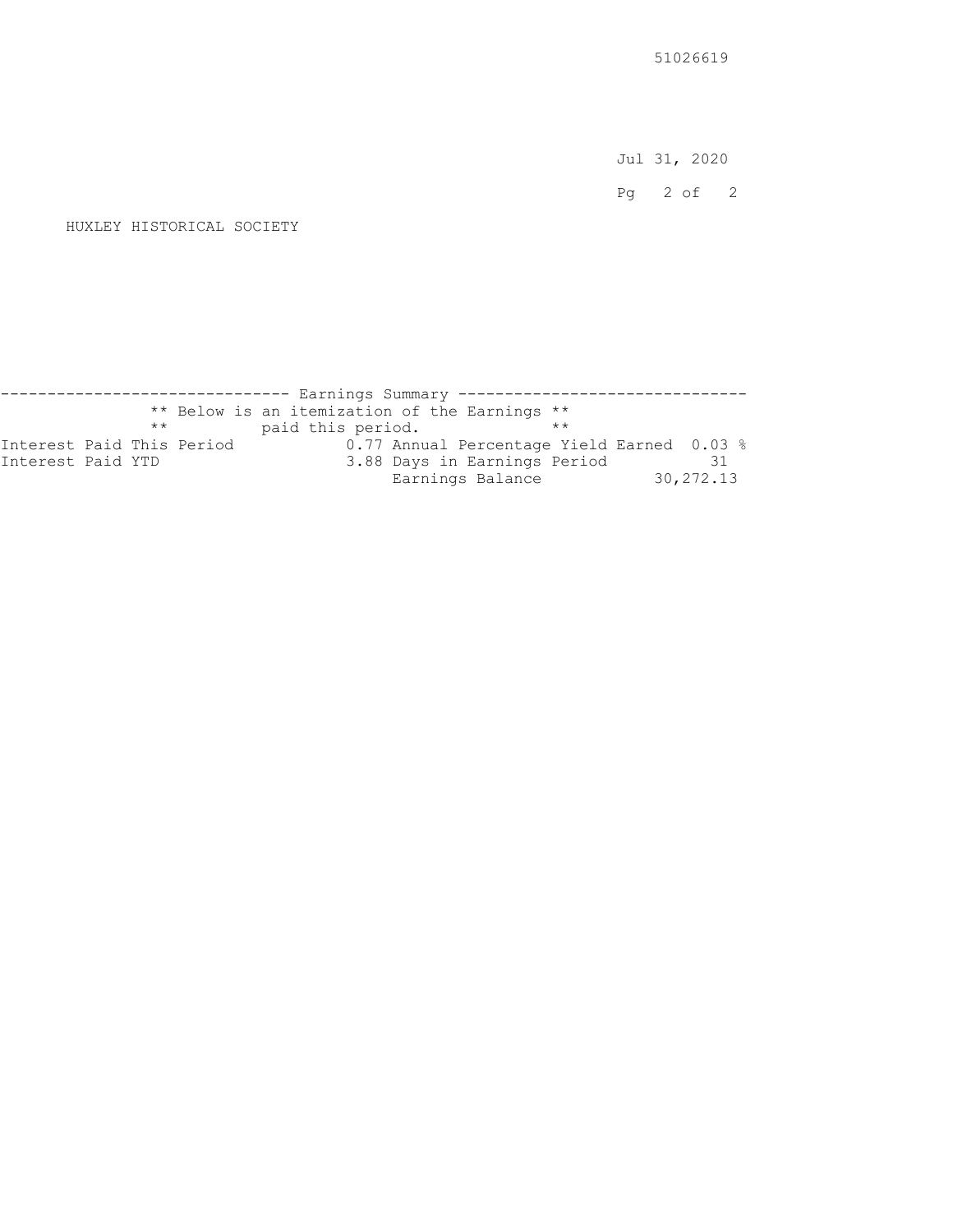Jun 30, 2020

- 
- HUXLEY HISTORICAL SOCIETY 6 515 N MAIN AVE HUXLEY IA 50124

| Non-Profit Checking<br>06/01/2020 Beginning Balance<br>3 Deposits/Other Credits<br>8 Checks/Other Debits<br>96/30/2020 Ending Balance 30 Days in Statement Period<br>906/30/2020 Ending Balance 30 Days in Statement Period<br>30,603.15<br>----------- |                                                                             |  | 31, 425.14                                                             |
|---------------------------------------------------------------------------------------------------------------------------------------------------------------------------------------------------------------------------------------------------------|-----------------------------------------------------------------------------|--|------------------------------------------------------------------------|
| --------------------------- Deposits/Other Credits ---------------------------                                                                                                                                                                          |                                                                             |  |                                                                        |
| 06/05/2020 Deposit<br>06/26/2020 Deposit<br>06/30/2020 Accr Earning Pymt Added to Account                                                                                                                                                               |                                                                             |  | 80.00<br>290.00<br>0.76                                                |
| ------- Checks listed in numerical order; (*) indicates gap in sequence -------<br>Check Date     Amount   Check Date   Amount<br>------------------------------                                                                                        |                                                                             |  | __________________                                                     |
| 2171 06/16  400.00  2219 06/05  299.00<br>$2218* 06/04$ 90.00 2220 06/12 100.00                                                                                                                                                                         |                                                                             |  |                                                                        |
| ----------------------------- Other Debits ----------------------------<br>06/10/2020 ACH Payment                                                                                                                                                       |                                                                             |  | 50.85                                                                  |
| CITY OF HUXLEY UTILITY DD UTILITY PAYMENT<br>06/10/2020 ACH Payment Alliant - IPL PAYMENT<br>06/29/2020 POS Payment<br>STAPLES DIRECT 800-3333330 MA #1791                                                                                              |                                                                             |  | 151.00<br>53.91                                                        |
| 06/29/2020 Debit Card Debit<br>STAPLES 0808 ANKENY IA #1791                                                                                                                                                                                             |                                                                             |  | 47.99                                                                  |
| --------------------------        Minimum Balance Summary --------------------------                                                                                                                                                                    |                                                                             |  |                                                                        |
| Minimum Balance this period was 30,414.29 on 06/16.                                                                                                                                                                                                     |                                                                             |  |                                                                        |
| ------------------------------ Earnings Summary -------------------------------                                                                                                                                                                         | ** Below is an itemization of the Earnings **<br>** paid this period. ** ** |  |                                                                        |
| Interest Paid This Period 1.76 Annual Percentage Yield Earned 0.03 %<br>Interest Paid YTD                                                                                                                                                               |                                                                             |  | 3.11 Days in Earnings Period 30, 756.25<br>Earnings Balance 30, 756.25 |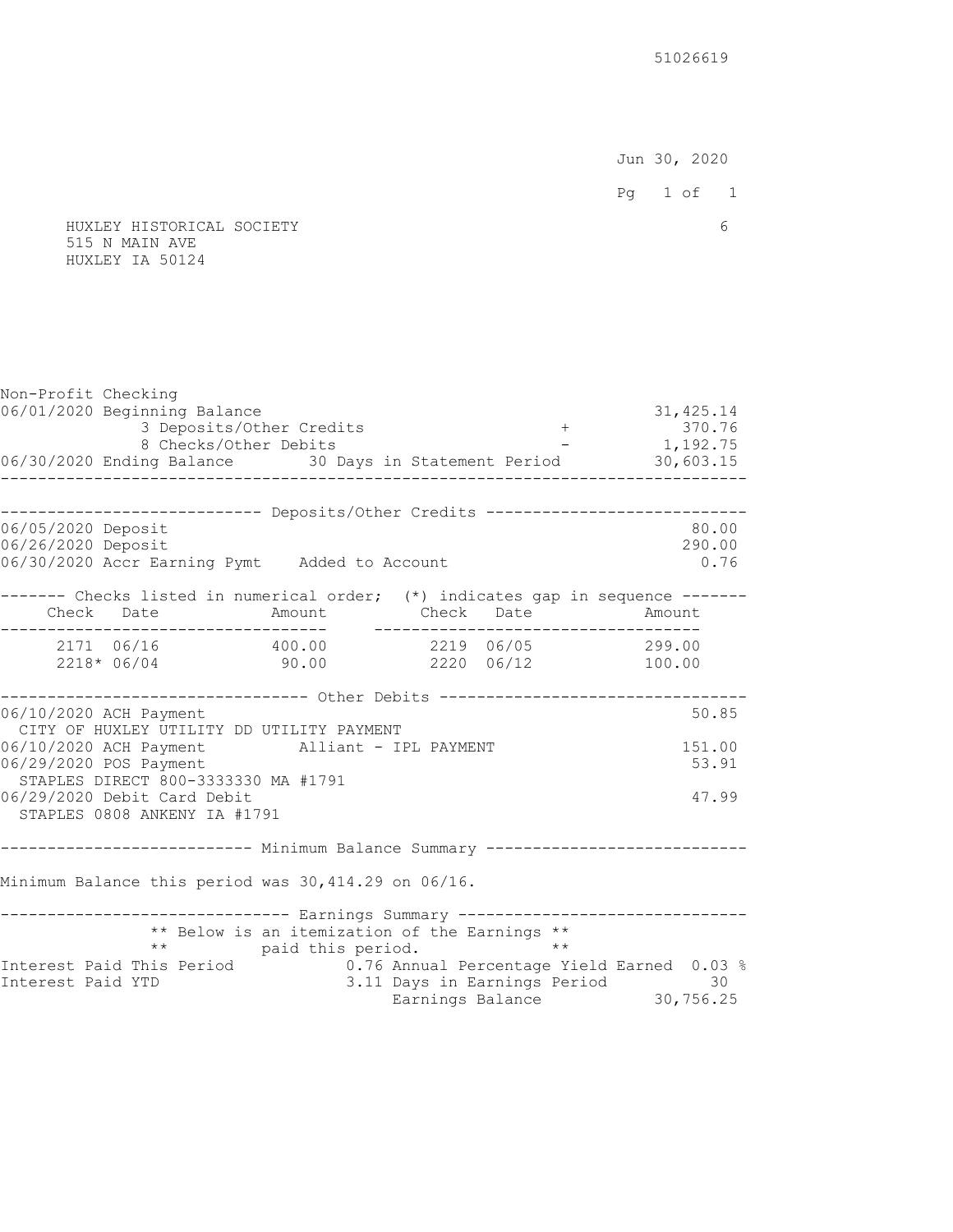May 31, 2020

Pg 1 of 1

 HUXLEY HISTORICAL SOCIETY 4 515 N MAIN AVE HUXLEY IA 50124

Non-Profit Checking 05/01/2020 Beginning Balance 32,356.20<br>140.81 140.81 + 32,356.20 2 Deposits/Other Credits 2 Deposits/Other Credits  $140.81$ <br>
9 Checks/Other Debits - 1,071.87 9 Checks/Other Debits 05/31/2020 Ending Balance 31 Days in Statement Period 31,425.14 -------------------------------------------------------------------------------- --------------------------- Deposits/Other Credits -----------------------------05/08/2020 Deposit 140.00 05/31/2020 Accr Earning Pymt Added to Account 0.81 ------- Checks listed in numerical order; (\*) indicates gap in sequence ------ Check Date Amount Check Date Amount ----------------------------------- ----------------------------------- 2169 05/05 50.00 2217\* 05/27 50.00 2170 05/27 67.23 --------------------------------- Other Debits --------------------------------- 05/01/2020 POS Payment 74.90 ANC\*NEWSPAPERS.COM 877-5190129 UT #1791 05/11/2020 ACH Payment 57.55 CITY OF HUXLEY UTILITY DD UTILITY PAYMENT 05/13/2020 ACH Payment Alliant - IPL PAYMENT 151.00 05/18/2020 POS Payment 137.79 WEBROOT SOFTWARE, IN 8666124268 CO #1791 05/18/2020 Recurring Debit Card 159.43 ANC\*ANCESTRY.COM 800-2623787 UT #1791 05/26/2020 Debit Card Debit 323.97 STAPLES 0802 AMES IA #1791 -------------------------- Minimum Balance Summary -----------------------------Minimum Balance this period was 31,424.33 on 05/27. ------------------------------- Earnings Summary -------------------------------- \*\* Below is an itemization of the Earnings \*\* \*\* paid this period. \*\* Interest Paid This Period 0.81 Annual Percentage Yield Earned 0.03 % Interest Paid YTD 2.35 Days in Earnings Period 31 Earnings Balance 31,985.22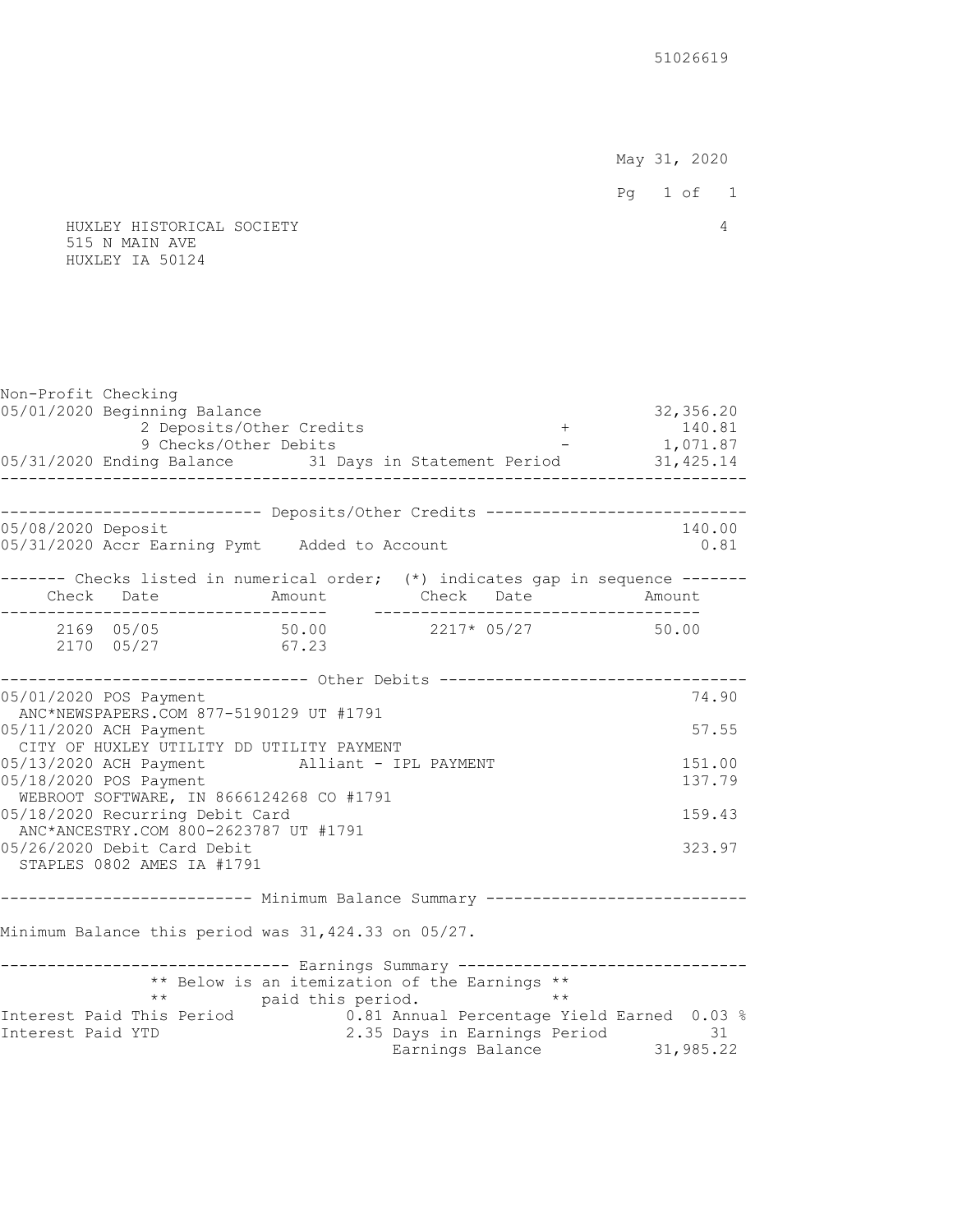Apr 30, 2020

Pg 1 of 1

 HUXLEY HISTORICAL SOCIETY 4 515 N MAIN AVE HUXLEY IA 50124

| Non-Profit Checking |                                                                                                                            |                                               |  |                                                               |
|---------------------|----------------------------------------------------------------------------------------------------------------------------|-----------------------------------------------|--|---------------------------------------------------------------|
|                     | 04/01/2020 Beginning Balance                                                                                               |                                               |  | 32,549.77                                                     |
|                     |                                                                                                                            |                                               |  |                                                               |
|                     | 4 Deposits/Other Credits<br>6 Checks/Other Debits<br>04/30/2020 Ending Balance 30 Days in Statement Period 32,356.20       |                                               |  |                                                               |
|                     | -------------                                                                                                              |                                               |  |                                                               |
|                     | --------------------------- Deposits/Other Credits ----------------------------                                            |                                               |  |                                                               |
| 04/06/2020 Deposit  |                                                                                                                            |                                               |  | 200.00                                                        |
|                     | 04/08/2020 ACH Deposit Thrivent PYMT                                                                                       |                                               |  | 712.00                                                        |
| 04/29/2020 Deposit  |                                                                                                                            |                                               |  | 145.00                                                        |
|                     | 04/30/2020 Accr Earning Pymt Added to Account                                                                              |                                               |  | 0.80                                                          |
|                     | ------- Checks listed in numerical order; (*) indicates gap in sequence -------                                            |                                               |  |                                                               |
|                     | Check Date     Amount   Check Date   Amount                                                                                |                                               |  |                                                               |
|                     | $2168$ 04/14 268.70 2216* 04/21 535.00                                                                                     |                                               |  |                                                               |
|                     |                                                                                                                            |                                               |  |                                                               |
|                     | ------------------------------ Other Debits ------------------------------<br>04/09/2020 ACH Payment Alliant - IPL PAYMENT |                                               |  | 151.00                                                        |
|                     | 04/10/2020 ACH Payment                                                                                                     |                                               |  | 59.47                                                         |
|                     | CITY OF HUXLEY UTILITY DD UTILITY PAYMENT                                                                                  |                                               |  |                                                               |
|                     | 04/21/2020 POS Payment                                                                                                     |                                               |  | 160.20                                                        |
|                     | NITE OWL PRINT AND C AMES IA #1791                                                                                         |                                               |  |                                                               |
|                     | 04/21/2020 Debit Card Debit                                                                                                |                                               |  | 77.00                                                         |
|                     | USPS PO 18432906 HUXLEY IA #1791                                                                                           |                                               |  |                                                               |
|                     | -------------------------- Minimum Balance Summary ----------------------------                                            |                                               |  |                                                               |
|                     | Minimum Balance this period was 32,210.40 on 04/21.                                                                        |                                               |  |                                                               |
|                     |                                                                                                                            |                                               |  |                                                               |
|                     | ------------------------------ Earnings Summary -------------------------------                                            | ** Below is an itemization of the Earnings ** |  |                                                               |
|                     |                                                                                                                            |                                               |  |                                                               |
|                     | ** paid this period. **<br>Interest Paid This Period 0.80 Annual Percentage Yield Earned 0.03 %                            |                                               |  |                                                               |
| Interest Paid YTD   |                                                                                                                            |                                               |  | 1.54 Days in Earnings Period 30<br>Earnings Balance 32,698.61 |
|                     |                                                                                                                            |                                               |  |                                                               |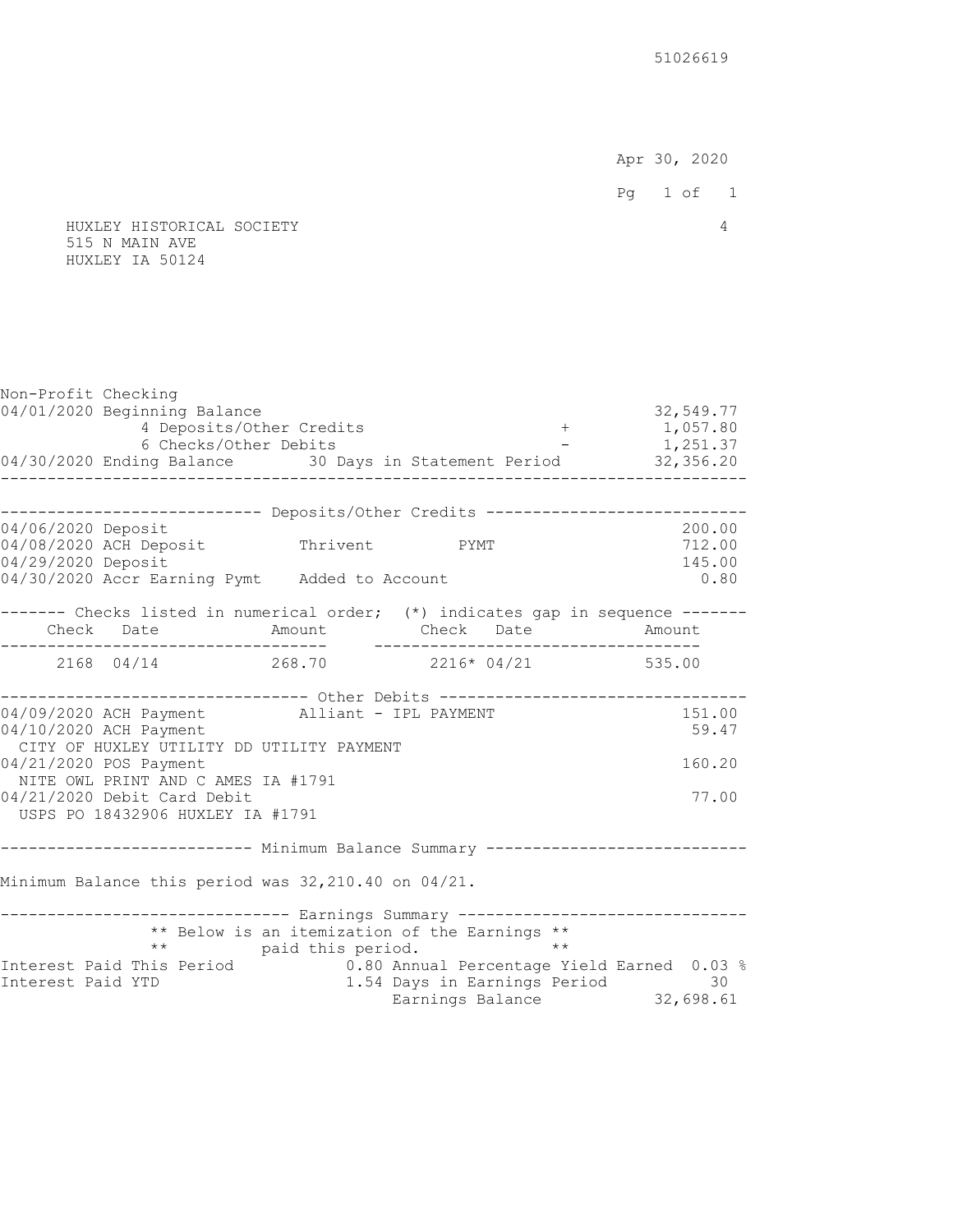Mar 31, 2020

 Pg 1 of 1 HUXLEY HISTORICAL SOCIETY 4 515 N MAIN AVE HUXLEY IA 50124 Non-Profit Checking 03/01/2020 Beginning Balance 2,843.62<br>29,969.20 1 - 29,969.20 1 - 29,969.20 1 - 29,969.20 4 Deposits/Other Credits + 4 Checks/Other Debits - 263.05 03/31/2020 Ending Balance 31 Days in Statement Period 32,549.77 -------------------------------------------------------------------------------- --------------------------- Deposits/Other Credits -----------------------------03/13/2020 Deposit 500.00 03/23/2020 Deposit 25,688.97 03/25/2020 Deposit 3,780.00 03/31/2020 Accr Earning Pymt Added to Account 0.23 ------- Checks listed in numerical order; (\*) indicates gap in sequence ------- Check Date Amount Check Date Amount ----------------------------------- ----------------------------------- 2215 03/04 45.00 -------------------------------- Other Debits -----------------------------------03/02/2020 POS Payment 21.00 NITE OWL PRINT AND C AMES IA #1791 03/10/2020 ACH Payment 46.05 CITY OF HUXLEY UTILITY DD UTILITY PAYMENT 03/11/2020 ACH Payment Alliant - IPL PAYMENT 151.00 -------------------------- Minimum Balance Summary -----------------------------Minimum Balance this period was 2,580.57 on 03/11. ------------------------------ Earnings Summary ------------------------------ \*\* Below is an itemization of the Earnings \*\* \*\* paid this period. \*\* Interest Paid This Period 0.23 Annual Percentage Yield Earned 0.02 % Interest Paid YTD 0.74 Days in Earnings Period 31 Earnings Balance 11,217.38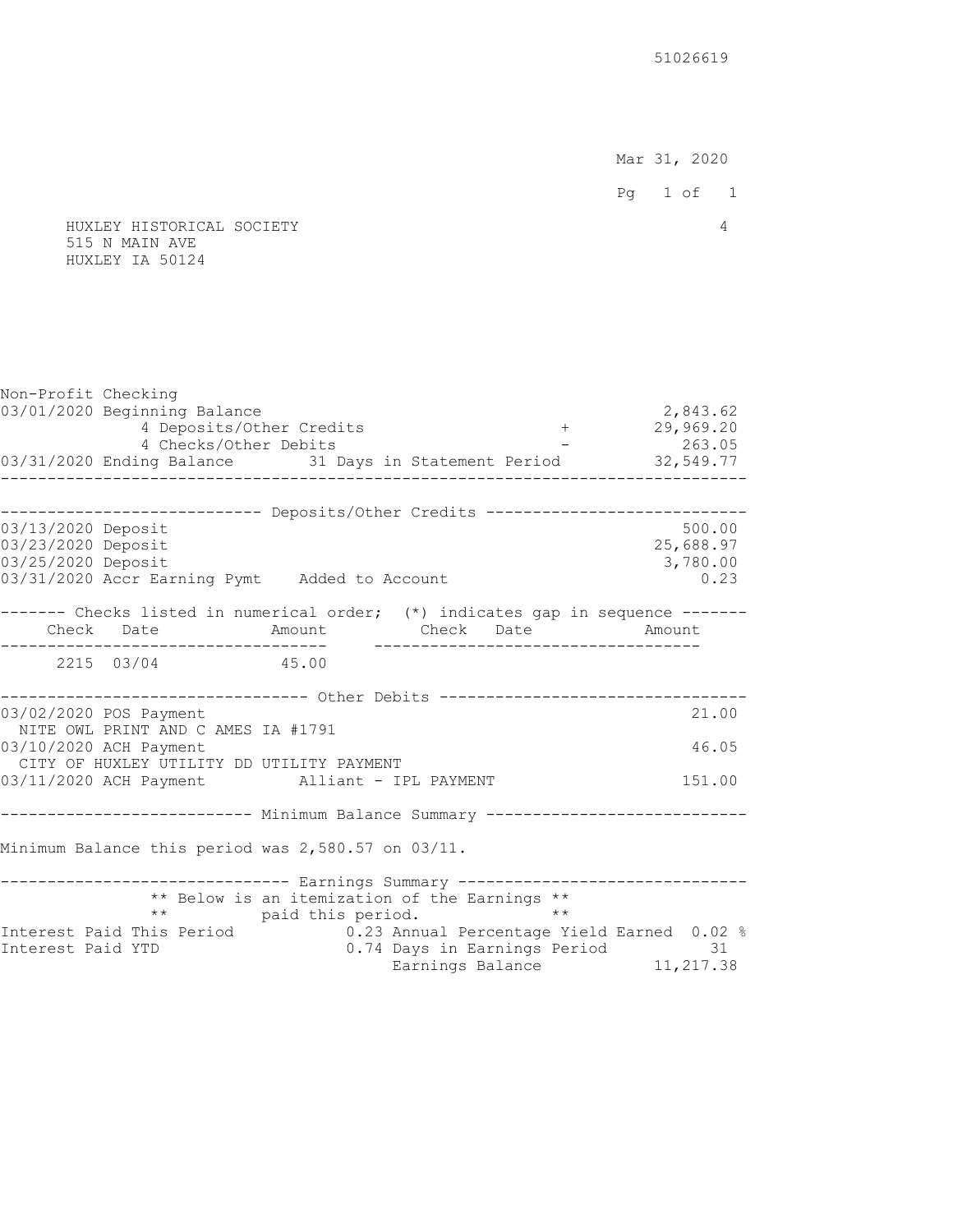Feb 29, 2020 Pg 1 of 1

#### HUXLEY HISTORICAL SOCIETY 8 515 N MAIN AVE HUXLEY IA 50124

Non-Profit Checking 02/01/2020 Beginning Balance 10,627.36<br>5 Deposits/Other Credits - 1,610.76 (1,610.76 5 Deposits/Other Credits 9 Checks/Other Debits - 9,394.50 02/29/2020 Ending Balance 29 Days in Statement Period 2,843.62 -------------------------------------------------------------------------------- ---------------------------- Deposits/Other Credits ----------------------------02/03/2020 Deposit 412.71 02/07/2020 Deposit 477.00 02/14/2020 Deposit 235.00 02/21/2020 Deposit 486.00 02/29/2020 Accr Earning Pymt Added to Account 0.05 ------- Checks listed in numerical order; (\*) indicates gap in sequence ------- Check Date Amount Check Date Amount ----------------------------------- ----------------------------------- 2167 02/06 90.00 2213\* 02/25 135.00 2211\* 02/03 6,500.00 2214 02/27 2,309.00 ---------------------------------- Other Debits ---------------------------------02/04/2020 ACH Payment Alliant - IPL PAYMENT 151.00 02/10/2020 ACH Payment 43.18 CITY OF HUXLEY UTILITY DD UTILITY PAYMENT 02/14/2020 POS Payment 33.98 SAM'S Club ANKENY IA #1791 02/26/2020 POS Payment 97.34 STAPLES DIRECT 800-3333330 MA #1791 02/28/2020 Debit Card Debit 35.00 USPS PO 18432906 HUXLEY IA #1791 -------------------------- Minimum Balance Summary -----------------------------Minimum Balance this period was 2,843.57 on 02/28. ------------------------------ Earnings Summary ------------------------------ \*\* Below is an itemization of the Earnings \*\* \*\* paid this period. \*\* Interest Paid This Period 0.05 Annual Percentage Yield Earned 0.01 % Interest Paid YTD 0.51 Days in Earnings Period 29 Earnings Balance  $\,$  4,936.77  $\,$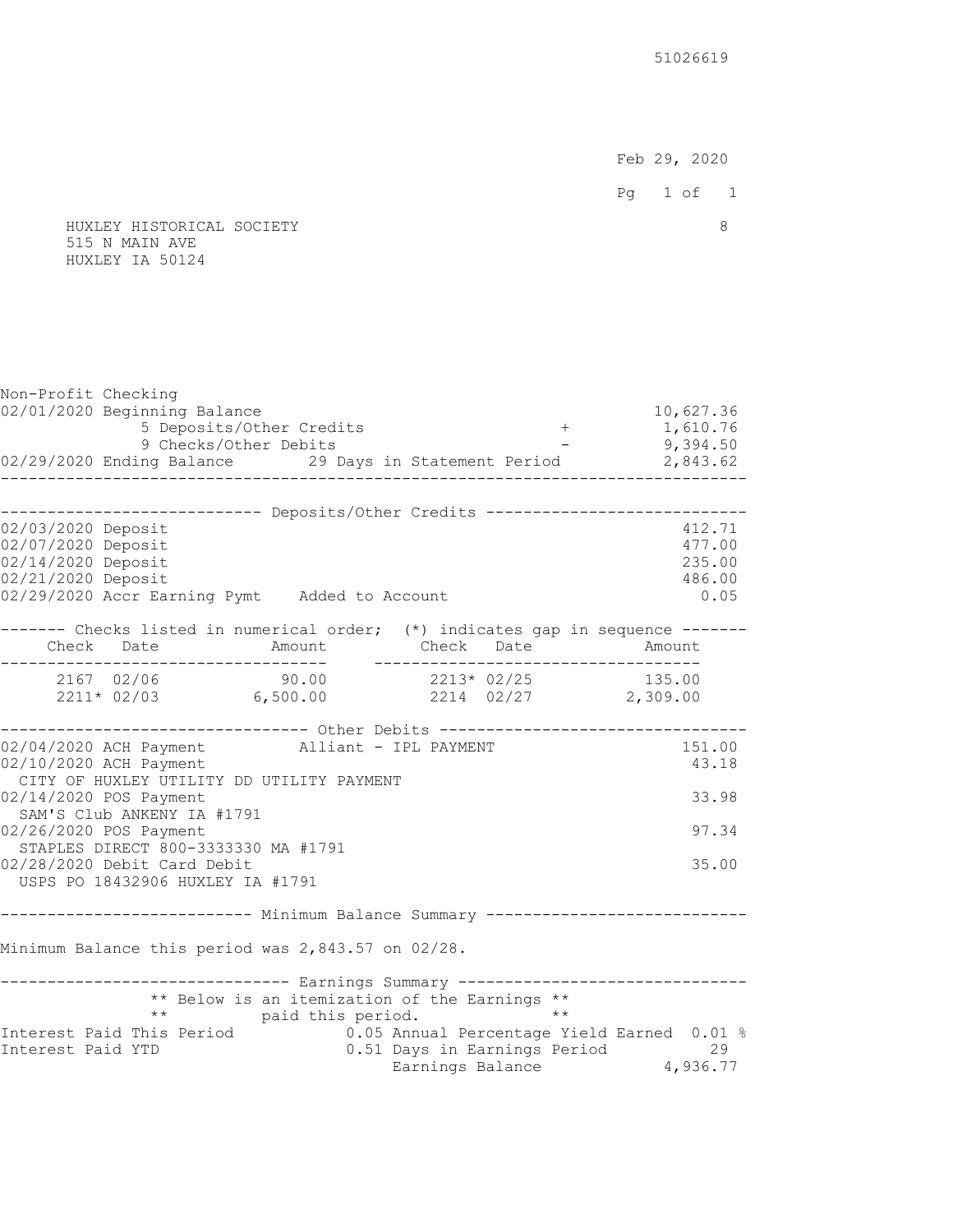Jan 31, 2020

- 
- HUXLEY HISTORICAL SOCIETY 4 515 N MAIN AVE HUXLEY IA 50124

| Non-Profit Checking                                                                                                                                     |                                               |                                                               |                                    |
|---------------------------------------------------------------------------------------------------------------------------------------------------------|-----------------------------------------------|---------------------------------------------------------------|------------------------------------|
| 01/01/2020 Beginning Balance<br>4 Deposits/Other Credits<br>5 Checks/Other Debits<br>940.37<br>940.37<br>940.37<br>940.37<br>940.37<br>940.37<br>940.37 |                                               |                                                               | 10,917.27                          |
| -------------                                                                                                                                           |                                               |                                                               |                                    |
| --------------------------- Deposits/Other Credits ---------------------------                                                                          |                                               |                                                               |                                    |
| 01/03/2020 Deposit<br>01/17/2020 Deposit<br>01/24/2020 Deposit<br>01/31/2020 Accr Earning Pymt Added to Account                                         |                                               |                                                               | 100.00<br>280.00<br>270.00<br>0.46 |
| ------- Checks listed in numerical order; (*) indicates gap in sequence ------                                                                          |                                               |                                                               |                                    |
| Check Date     Amount   Check Date   Amount<br>._________________________________                                                                       |                                               |                                                               |                                    |
| 2166 01/27 440.00                                                                                                                                       |                                               |                                                               |                                    |
| ------------------------------ Other Debits ----------------------------                                                                                |                                               |                                                               |                                    |
| 01/06/2020 ACH Payment Alliant - IPL PAYMENT<br>01/10/2020 ACH Payment<br>CITY OF HUXLEY UTILITY DD UTILITY PAYMENT                                     |                                               |                                                               | 151.00<br>45.10                    |
| 01/23/2020 Debit Card Debit                                                                                                                             |                                               |                                                               | 110.00                             |
| USPS PO 18432906 HUXLEY IA #1791<br>01/27/2020 POS Payment                                                                                              |                                               |                                                               | 194.27                             |
| NITE OWL PRINT AND C AMES IA #1791                                                                                                                      |                                               |                                                               |                                    |
| -------------------------- Minimum Balance Summary ----------------------------                                                                         |                                               |                                                               |                                    |
| Minimum Balance this period was 10,626.90 on 01/27.                                                                                                     |                                               |                                                               |                                    |
| ------------------------------ Earnings Summary -------------------------------                                                                         | ** Below is an itemization of the Earnings ** |                                                               |                                    |
| ** paid this period. **<br>Interest Paid This Period 0.46 Annual Percentage Y:                                                                          |                                               | 0.46 Annual Percentage Yield Earned 0.05 %                    |                                    |
| Interest Paid YTD                                                                                                                                       |                                               | 0.46 Days in Earnings Period 31<br>Earnings Balance 10,851.16 |                                    |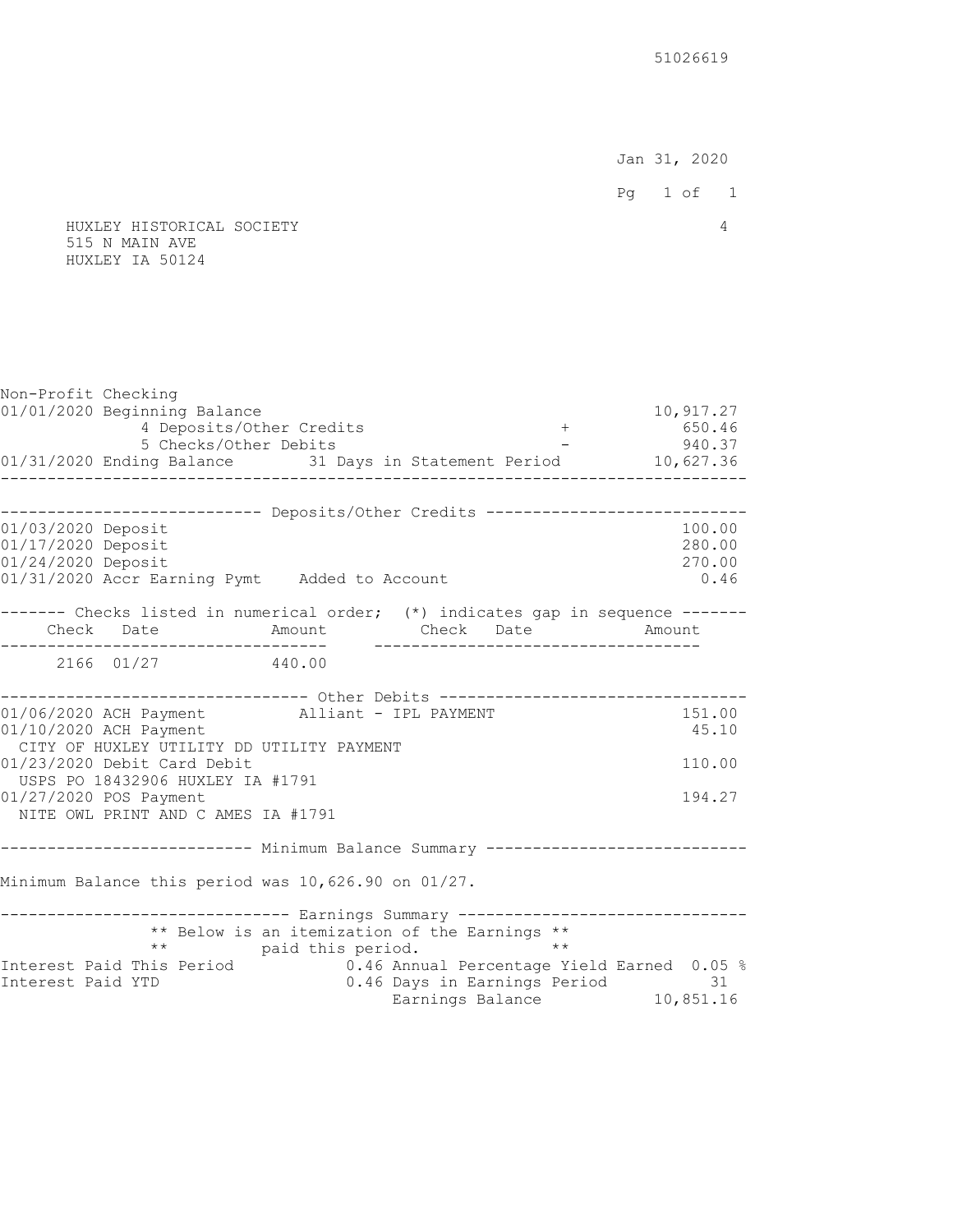Dec 31, 2019

```
 Pg 1 of 1
```
 HUXLEY HISTORICAL SOCIETY 4 515 N MAIN AVE HUXLEY IA 50124

Non-Profit Checking 12/01/2019 Beginning Balance 41,094.85 2 Deposits/Other Credits  $+$  380.79<br>5 Checks/Other Debits  $-$  30,558.37 5 Checks/Other Debits  $12/31/2019$  Ending Balance 31 Days in Statement Period  $10,917.27$ -------------------------------------------------------------------------------- --------------------------- Deposits/Other Credits -----------------------------12/13/2019 Deposit 380.00 12/31/2019 Accr Earning Pymt Added to Account 0.79 ------- Checks listed in numerical order; (\*) indicates gap in sequence ------ Check Date Amount Check Date Amount ----------------------------------- ----------------------------------- 2165 12/09 30,000.00 2203 12/13 182.63 2202\* 12/16 181.56 --------------------------------- Other Debits ----------------------------------12/09/2019 ACH Payment Alliant - IPL PAYMENT 151.00 12/10/2019 ACH Payment 43.18 CITY OF HUXLEY UTILITY DD UTILITY PAYMENT -------------------------- Minimum Balance Summary -----------------------------Minimum Balance this period was 10,900.67 on 12/10. ------------------------------- Earnings Summary -------------------------------- \*\* Below is an itemization of the Earnings \*\* \*\* paid this period. \*\*<br>Interest Paid This Period 0.79 Annual Percentage Y 0.79 Annual Percentage Yield Earned 0.05 % Interest Paid YTD 16.11 Days in Earnings Period 31 Earnings Balance 18,684.60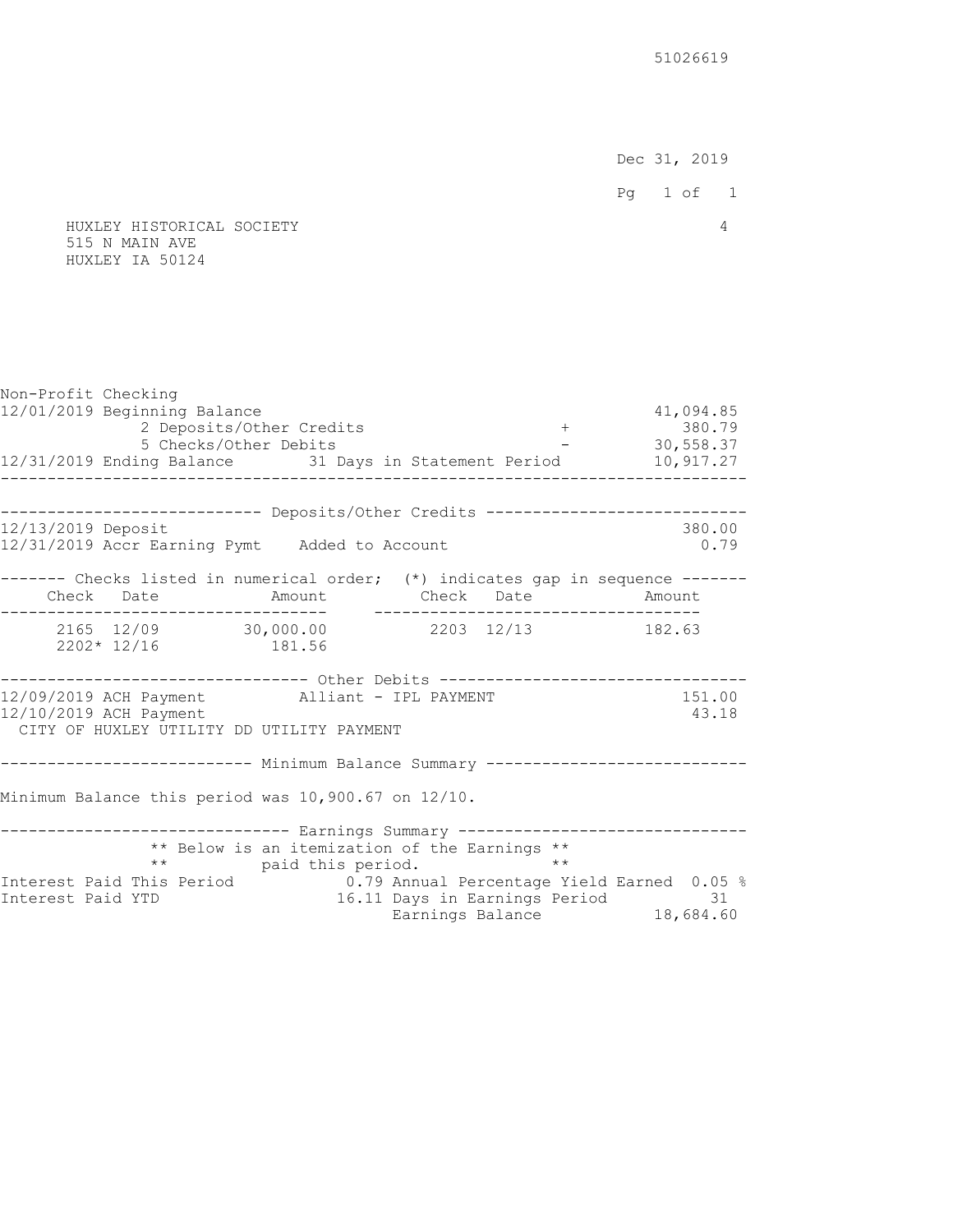Nov 30, 2019 Pg 1 of 2 HUXLEY HISTORICAL SOCIETY 8 515 N MAIN AVE HUXLEY IA 50124 Non-Profit Checking 11/01/2019 Beginning Balance 40,334.98 7 Deposits/Other Credits 8 Checks/Other Debits - 1,022.32 11/30/2019 Ending Balance 30 Days in Statement Period 41,094.85 -------------------------------------------------------------------------------- ---------------------------- Deposits/Other Credits ----------------------------11/01/2019 Deposit 102.50 11/04/2019 Deposit 1,211.00 11/08/2019 Deposit 200.00 11/15/2019 Deposit 20.00 11/18/2019 Deposit 207.00 11/22/2019 Deposit 40.00 11/30/2019 Accr Earning Pymt Added to Account 1.69 ------- Checks listed in numerical order; (\*) indicates gap in sequence ------ Check Date Amount Check Date Amount ----------------------------------- ----------------------------------- 2200 11/04 400.00 2201 11/12 147.40 -------------------------------- Other Debits -----------------------------------11/07/2019 ACH Payment Alliant - IPL PAYMENT 151.00 11/12/2019 ACH Payment 43.18 CITY OF HUXLEY UTILITY DD UTILITY PAYMENT 11/13/2019 Debit Card Debit 61.43 MICHAELS STORES ANKENY IA #1791 11/21/2019 Debit Card Debit 2.00 COUNTY PROCESSIN WEST DES MOIN IA #1791 11/21/2019 Debit Card Debit 154.88 BOONE COUNTY LAN WEST DES MOIN IA #1791 11/22/2019 POS Payment 62.43 WHATCHA SMOKIN LUTHER IA #1791 -------------------------- Minimum Balance Summary ----------------------------

Minimum Balance this period was 40,334.98 on 10/31.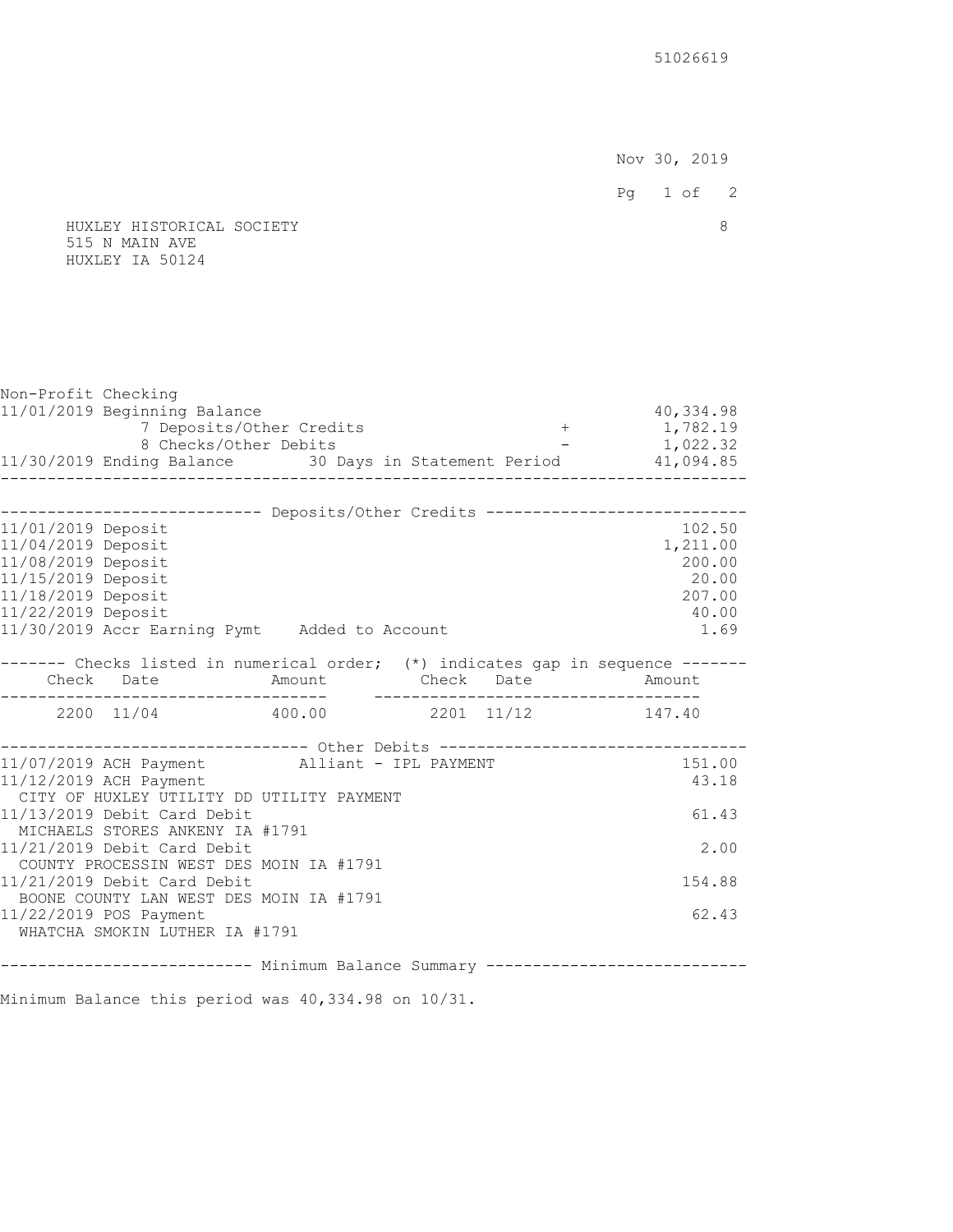Nov 30, 2019

Pg 2 of 2

#### HUXLEY HISTORICAL SOCIETY

------------------------------ Earnings Summary ------------------------------ \*\* Below is an itemization of the Earnings \*\* \*\* paid this period. \*\* Interest Paid This Period 1.69 Annual Percentage Yield Earned 0.05 % Interest Paid YTD 15.32 Days in Earnings Period 30 15.32 Days in Earnings Period 30<br>Earnings Balance 41,034.95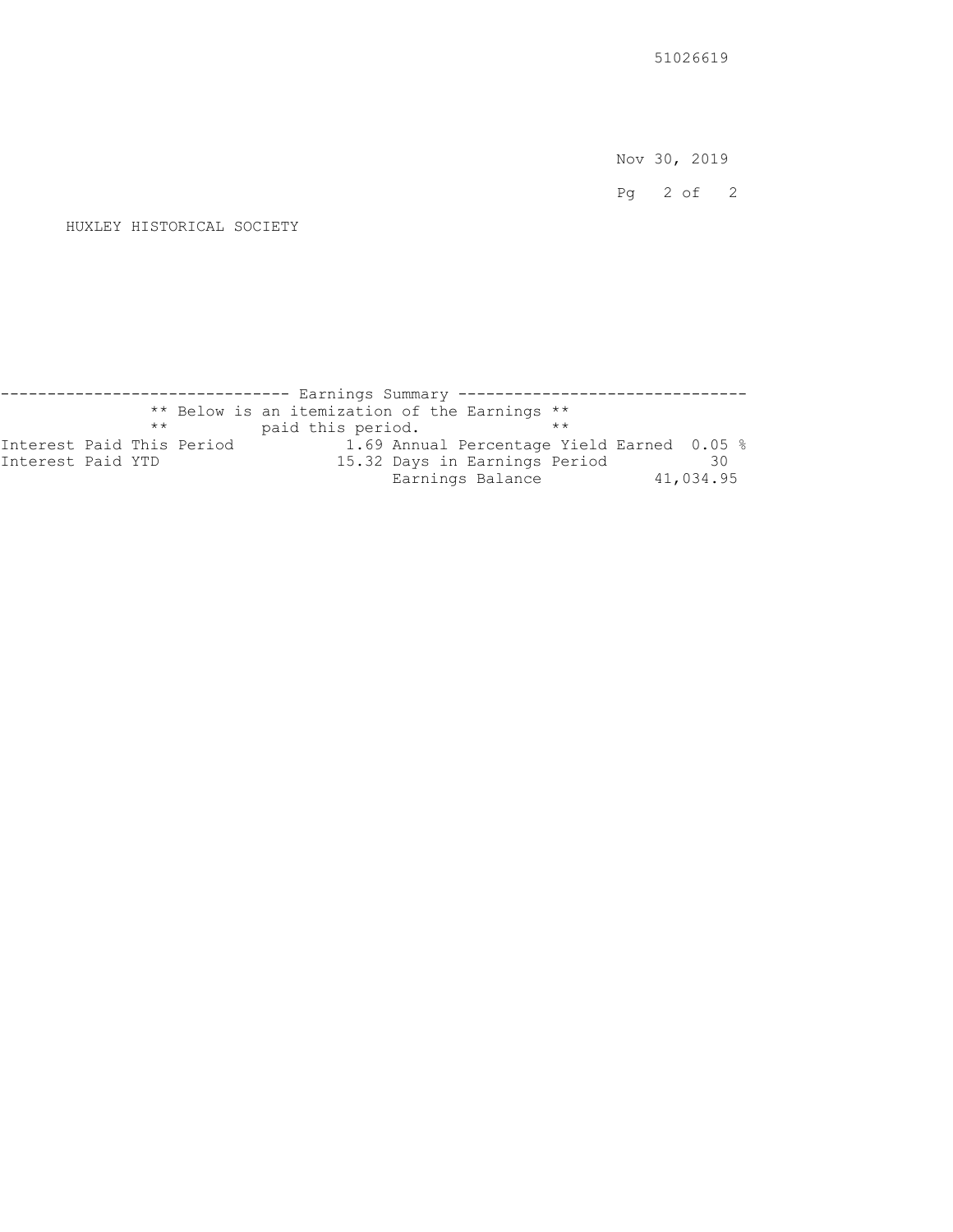Oct 31, 2019

- 
- HUXLEY HISTORICAL SOCIETY 5 515 N MAIN AVE HUXLEY IA 50124

| Non-Profit Checking |                                                                                 |                                               |                                                                |           |
|---------------------|---------------------------------------------------------------------------------|-----------------------------------------------|----------------------------------------------------------------|-----------|
|                     | 10/01/2019 Beginning Balance                                                    |                                               |                                                                | 40,881.49 |
|                     | 3 Deposits/Other Credits                                                        |                                               | $+$                                                            | 211.73    |
|                     | 9 Checks/Other Debits                                                           |                                               |                                                                | 758.24    |
|                     |                                                                                 |                                               |                                                                |           |
|                     | --------------------------- Deposits/Other Credits ---------------------------  |                                               |                                                                |           |
| 10/11/2019 Deposit  |                                                                                 |                                               |                                                                | 180.00    |
| 10/25/2019 Deposit  |                                                                                 |                                               |                                                                | 30.00     |
|                     | 10/31/2019 Accr Earning Pymt Added to Account                                   |                                               |                                                                | 1.73      |
|                     | ------- Checks listed in numerical order; (*) indicates gap in sequence ------- |                                               |                                                                |           |
|                     |                                                                                 |                                               |                                                                |           |
|                     | 2197 10/17 68.82 2199 10/30 50.00                                               |                                               |                                                                |           |
|                     | 2198 10/22                                                                      | 11.04                                         |                                                                |           |
|                     | ----------------------------- Other Debits -----------------------------        |                                               |                                                                |           |
|                     | 10/09/2019 ACH Payment Alliant - IPL PAYMENT                                    |                                               |                                                                | 181.00    |
|                     | 10/10/2019 ACH Payment                                                          |                                               |                                                                | 43.18     |
|                     | CITY OF HUXLEY UTILITY DD UTILITY PAYMENT                                       |                                               |                                                                |           |
|                     | 10/16/2019 POS Payment                                                          |                                               |                                                                | 40.30     |
|                     | AMAZON.COM*1C4UQ SEATTLE WA #1791<br>10/25/2019 Debit Card Debit                |                                               |                                                                | 110.00    |
|                     | USPS PO 18432906 HUXLEY IA #1791                                                |                                               |                                                                |           |
|                     | 10/28/2019 POS Payment                                                          |                                               |                                                                | 179.00    |
|                     | NITE OWL PRINT AND C AMES IA #1791                                              |                                               |                                                                |           |
|                     | 10/31/2019 POS Payment                                                          |                                               |                                                                | 74.90     |
|                     | ANC*NEWSPAPERS.COM 877-5190129 UT #1791                                         |                                               |                                                                |           |
|                     |                                                                                 |                                               |                                                                |           |
|                     | Minimum Balance this period was 40,333.25 on 10/31.                             |                                               |                                                                |           |
|                     | ------------------------------ Earnings Summary ------------------------------- |                                               |                                                                |           |
|                     |                                                                                 | ** Below is an itemization of the Earnings ** |                                                                |           |
|                     |                                                                                 | ** paid this period.                          | $\star \star$                                                  |           |
|                     | Interest Paid This Period 1.73 Annual Percentage Yield Earned 0.05 %            |                                               |                                                                |           |
| Interest Paid YTD   |                                                                                 |                                               |                                                                |           |
|                     |                                                                                 |                                               | 13.63 Days in Earnings Period 31<br>Earnings Balance 40,708.87 |           |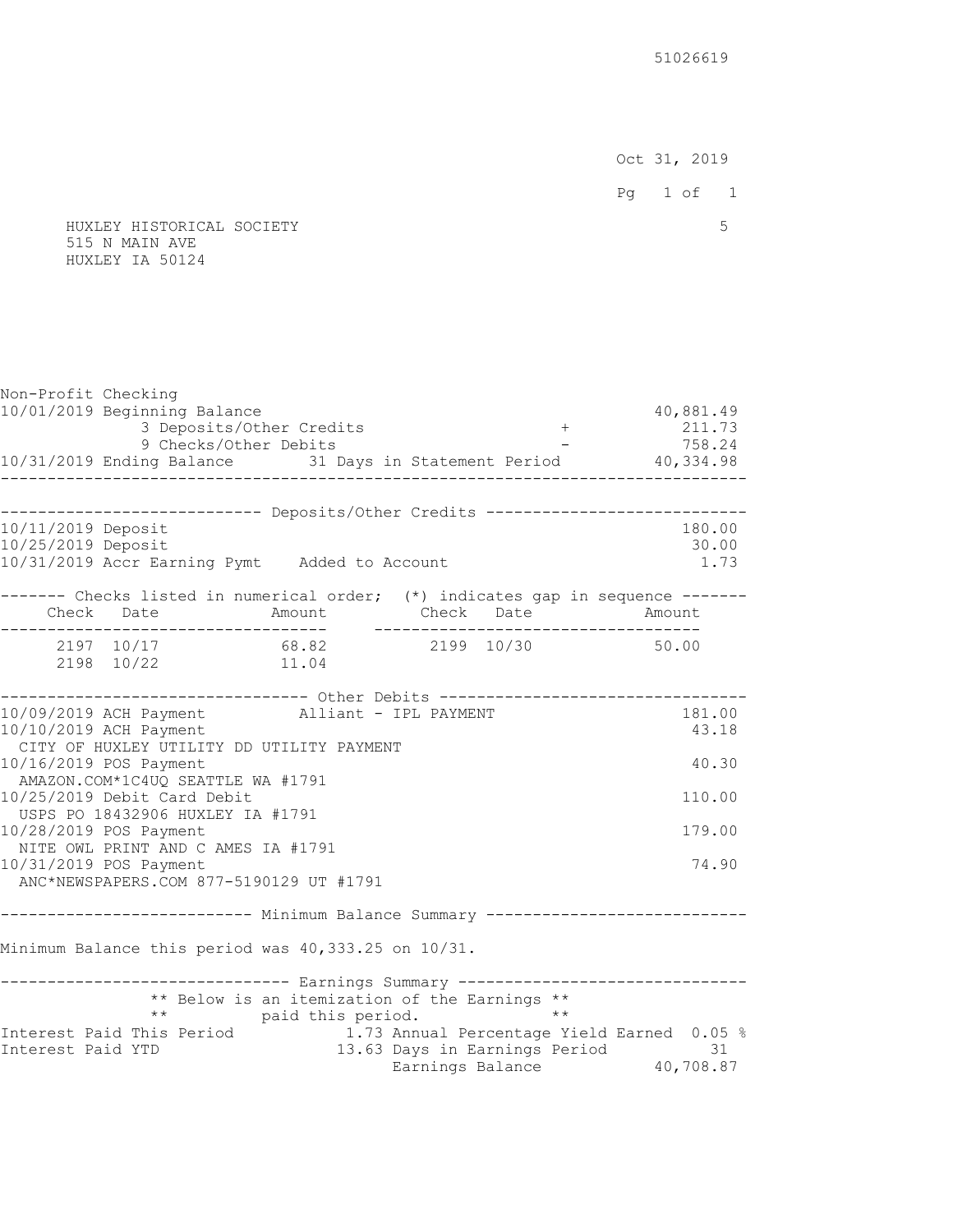Sep 30, 2019 Pg 1 of 1

## HUXLEY HISTORICAL SOCIETY 5 515 N MAIN AVE HUXLEY IA 50124

| Non-Profit Checking                                                             |                                               |                           |                                                                |
|---------------------------------------------------------------------------------|-----------------------------------------------|---------------------------|----------------------------------------------------------------|
| 09/01/2019 Beginning Balance                                                    | 3 Deposits/Other Credits                      |                           | 41, 215.79                                                     |
| 6 Checks/Other Debits                                                           |                                               |                           | $\frac{121.69}{-}$<br>- 455.99                                 |
| 09/30/2019 Ending Balance 30 Days in Statement Period 40,881.49                 |                                               | _________________________ |                                                                |
|                                                                                 |                                               |                           |                                                                |
| --------------------------- Deposits/Other Credits ---------------------------- |                                               |                           |                                                                |
| 09/06/2019 Deposit                                                              |                                               |                           | 40.00                                                          |
| 09/13/2019 Deposit<br>09/30/2019 Accr Earning Pymt Added to Account             |                                               |                           | 80.00<br>1.69                                                  |
|                                                                                 |                                               |                           |                                                                |
| ------- Checks listed in numerical order; (*) indicates gap in sequence ------- |                                               |                           |                                                                |
| Check Date Mmount Check Date Amount                                             |                                               |                           |                                                                |
|                                                                                 | .__________________                           |                           | . _ _ _ _ _ _ _ _ _ _ _ _ _ _ _ _ _                            |
| 2193 09/06 17.74 2196 09/24 100.00<br>$2195*09/24$ 40.00                        |                                               |                           |                                                                |
|                                                                                 |                                               |                           |                                                                |
| ----------------------------- Other Debits ---------------------------------    |                                               |                           |                                                                |
| 09/09/2019 ACH Payment Alliant - IPL PAYMENT                                    |                                               |                           | 181.00                                                         |
| 09/10/2019 Debit Card Debit                                                     |                                               |                           | 73.11                                                          |
| MICHAELS STORES ANKENY IA #1791<br>09/10/2019 ACH Payment                       |                                               |                           | 44.14                                                          |
| CITY OF HUXLEY UTILITY DD UTILITY PAYMENT                                       |                                               |                           |                                                                |
|                                                                                 |                                               |                           |                                                                |
| -------------------------- Minimum Balance Summary ---------------------------- |                                               |                           |                                                                |
|                                                                                 |                                               |                           |                                                                |
| Minimum Balance this period was 40,879.80 on 09/24.                             |                                               |                           |                                                                |
| ------------------------------ Earnings Summary ------------------------------- |                                               |                           |                                                                |
|                                                                                 | ** Below is an itemization of the Earnings ** |                           |                                                                |
|                                                                                 | ** paid this period.                          | $\star \star$             |                                                                |
| Interest Paid This Period 1.69 Annual Percentage Yield Earned 0.05 %            |                                               |                           |                                                                |
| Interest Paid YTD                                                               |                                               |                           | 11.90 Days in Earnings Period 30<br>Earnings Balance 41,022.87 |
|                                                                                 |                                               |                           |                                                                |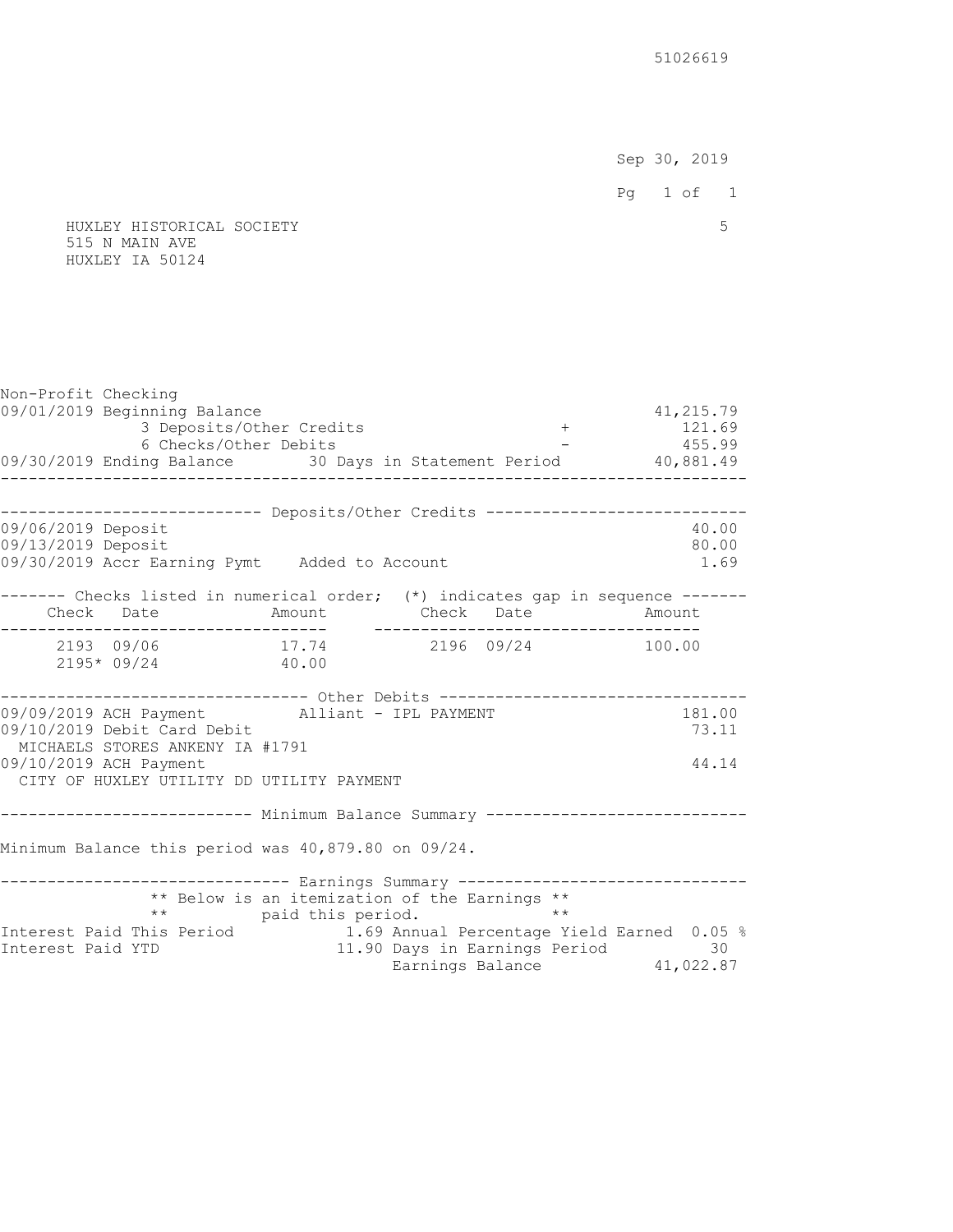Aug 31, 2019

Pg 1 of 2

 HUXLEY HISTORICAL SOCIETY 4 515 N MAIN AVE HUXLEY IA 50124

| Non-Profit Checking | 08/01/2019 Beginning Balance<br>2 Deposits/Other Credits<br>12 Checks/Other Debits<br>08/31/2019 Ending Balance 31 Days in Statement Period 41,215.79 |                                                     |  | 42,056.71<br>$+$ 81.77<br>- 922.69 |
|---------------------|-------------------------------------------------------------------------------------------------------------------------------------------------------|-----------------------------------------------------|--|------------------------------------|
|                     |                                                                                                                                                       |                                                     |  |                                    |
|                     | --------------------------- Deposits/Other Credits ---------------------------                                                                        |                                                     |  |                                    |
| 08/23/2019 Deposit  | 08/31/2019 Accr Earning Pymt Added to Account                                                                                                         |                                                     |  | 80.00<br>1.77                      |
|                     | ------- Checks listed in numerical order; (*) indicates gap in sequence -------<br>Check Date Mmount Check Date Amount                                |                                                     |  |                                    |
|                     | 2191 08/22 188.03 2194* 08/26 50.00<br>2192 08/08 50.00                                                                                               |                                                     |  |                                    |
|                     | ----------------------------- Other Debits -----------------------------                                                                              |                                                     |  |                                    |
|                     | 08/05/2019 POS Payment<br>BESTCANVAS INC MIAMI FL #1791                                                                                               |                                                     |  | 89.69                              |
|                     | 08/06/2019 POS Payment<br>EASYCANVASPRINTS.COM 877-858-4586 TX #1791                                                                                  |                                                     |  | 41.13                              |
|                     | 08/08/2019 ACH Payment Alliant - IPL PAYMENT                                                                                                          |                                                     |  | 181.00                             |
|                     | 08/12/2019 Debit Card Debit<br>USPS PO 18432906 HUXLEY IA #1791                                                                                       |                                                     |  | 110.00                             |
|                     | 08/12/2019 ACH Payment                                                                                                                                |                                                     |  | 45.01                              |
|                     | CITY OF HUXLEY UTILITY DD UTILITY PAYMENT<br>08/22/2019 Debit Card Debit LOWE'S #581 AMES IA #1791                                                    |                                                     |  | 7.66                               |
|                     |                                                                                                                                                       |                                                     |  | 30.64                              |
|                     | 08/22/2019 Debit Card Debit LOWE'S #581 AMES IA #1791<br>08/22/2019 Debit Card Debit LOWE'S #581 AMES IA #1791                                        |                                                     |  | 66.55                              |
|                     | 08/29/2019 Recurring Debit Card<br>GRAMMARLY CODBBYW3N 8883186146 CA #1791                                                                            |                                                     |  | 62.98                              |
|                     |                                                                                                                                                       |                                                     |  |                                    |
|                     |                                                                                                                                                       | -------- Minimum Balance Summary ------------------ |  |                                    |

Minimum Balance this period was 41,214.02 on 08/29.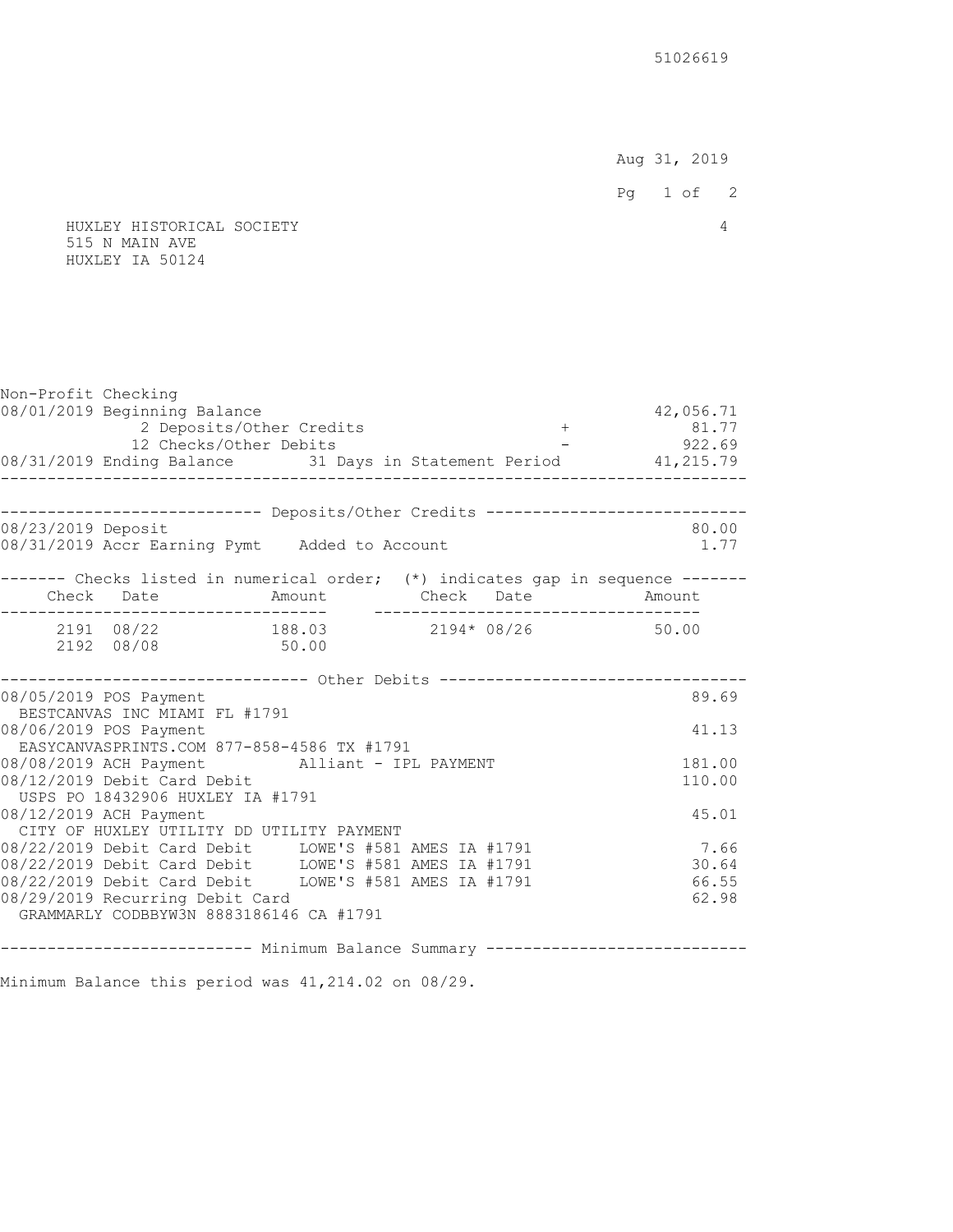Aug 31, 2019

Pg 2 of 2

#### HUXLEY HISTORICAL SOCIETY

------------------------------ Earnings Summary ------------------------------ \*\* Below is an itemization of the Earnings \*\* \*\* paid this period. \*\* Interest Paid This Period 1.77 Annual Percentage Yield Earned 0.05 % Interest Paid YTD 10.21 Days in Earnings Period 31 10.21 Days in Earnings Period 31<br>Earnings Balance 41,570.49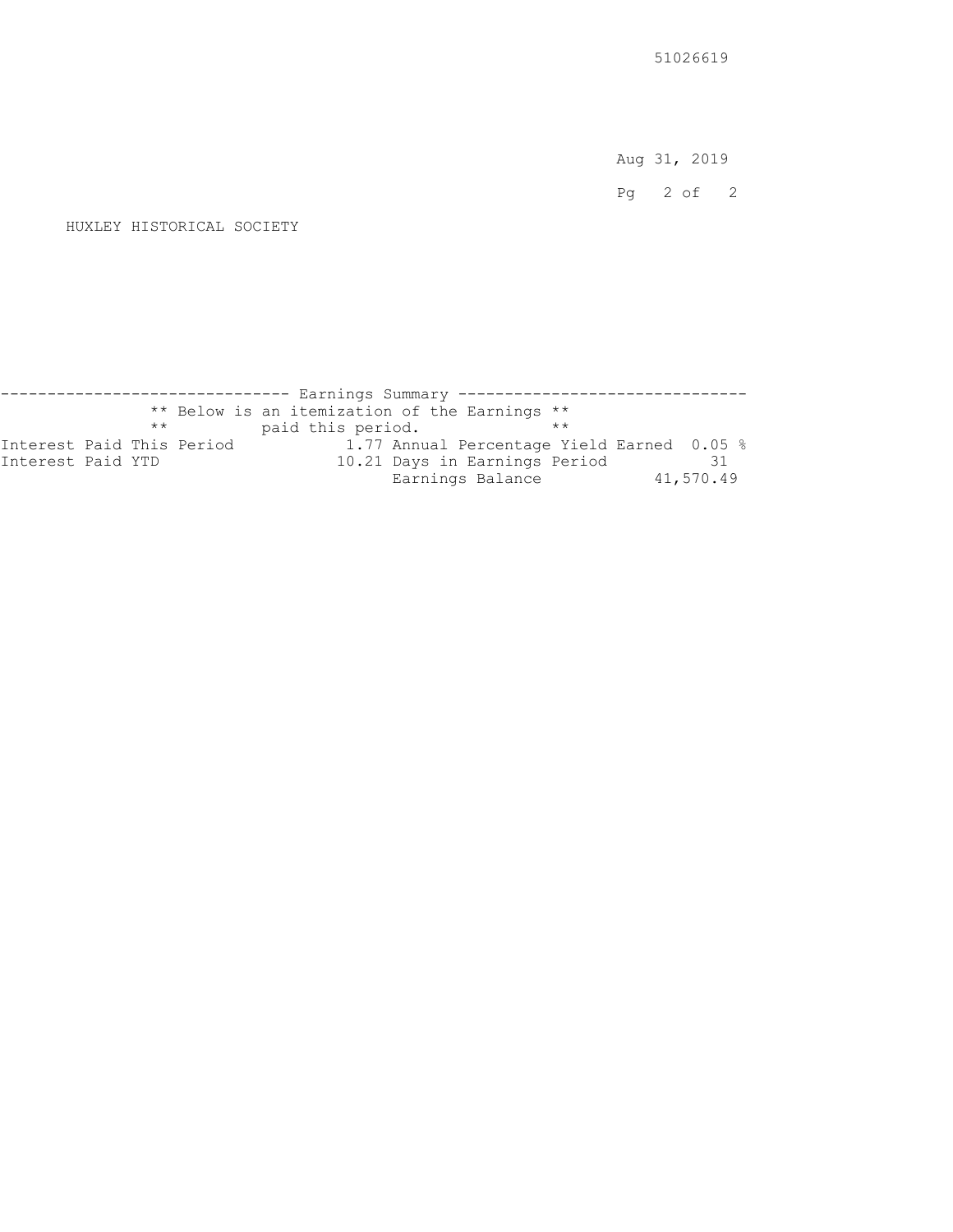Jul 31, 2019

Pg 1 of 1

 HUXLEY HISTORICAL SOCIETY 3 515 N MAIN AVE HUXLEY IA 50124

| Non-Profit Checking<br>07/01/2019 Beginning Balance<br>2 Deposits/Other Credits<br>4 Checks/Other Debits<br>07/31/2019 Ending Balance 31 Days in Statement Period 42,056.71                            |                      |                                                                                                              | 46, 411.20<br>$+$ 81.87<br>- 4,436.36 |
|--------------------------------------------------------------------------------------------------------------------------------------------------------------------------------------------------------|----------------------|--------------------------------------------------------------------------------------------------------------|---------------------------------------|
| --------------------------- Deposits/Other Credits ----------------------------<br>07/12/2019 Deposit<br>07/31/2019 Accr Earning Pymt Added to Account                                                 |                      |                                                                                                              | 80.00<br>1.87                         |
| ------- Checks listed in numerical order; (*) indicates gap in sequence ------<br>Check Date Mount Check Date Amount                                                                                   |                      |                                                                                                              |                                       |
| $2164$ 07/12 100.00 2190* 07/15 4,112.18                                                                                                                                                               |                      |                                                                                                              |                                       |
| ------------------------------- Other Debits ----------------------------------<br>07/09/2019 ACH Payment Alliant - IPL PAYMENT<br>07/10/2019 ACH Payment<br>CITY OF HUXLEY UTILITY DD UTILITY PAYMENT |                      |                                                                                                              | 181.00<br>43.18                       |
|                                                                                                                                                                                                        |                      |                                                                                                              |                                       |
| Minimum Balance this period was 42,054.84 on 07/15.                                                                                                                                                    |                      |                                                                                                              |                                       |
| ------------------------------ Earnings Summary -------------------------------<br>Interest Paid This Period                                                                                           | ** paid this period. | ** Below is an itemization of the Earnings **<br>$\star \star$<br>1.87 Annual Percentage Yield Earned 0.05 % |                                       |
| Interest Paid YTD                                                                                                                                                                                      |                      | 8.44 Days in Earnings Period 31<br>Earnings Balance 43,970.55                                                |                                       |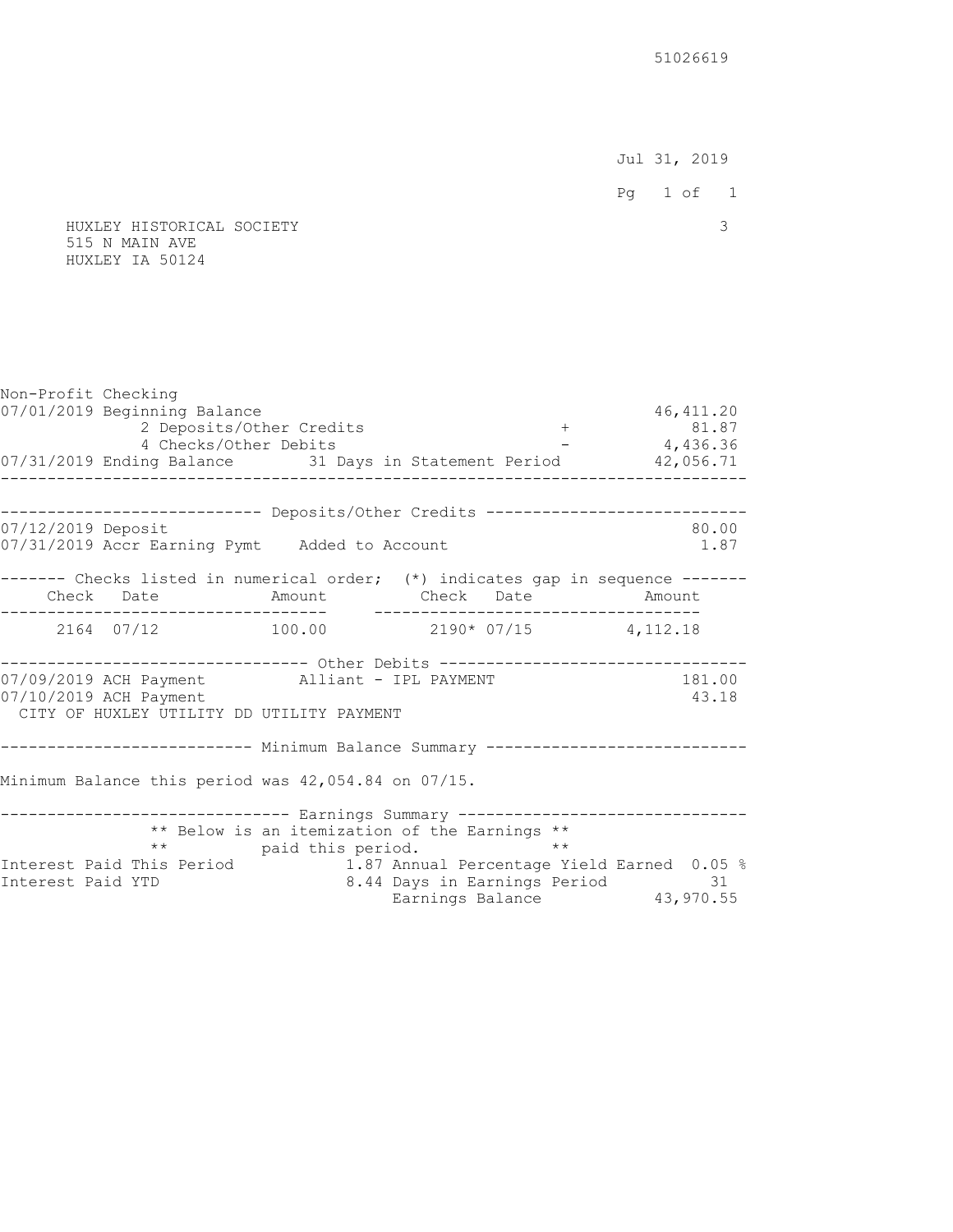Jun 30, 2019

 Pg 1 of 1 HUXLEY HISTORICAL SOCIETY 6 515 N MAIN AVE HUXLEY IA 50124 Non-Profit Checking

06/01/2019 Beginning Balance 45,585.66<br>4 Deposits/Other Credits (1,281.88 4 Deposits/Other Credits 6 Checks/Other Debits<br>ing Balance 30 Days in Statement Period 46,411.20 06/30/2019 Ending Balance 30 Days in Statement Period -------------------------------------------------------------------------------- --------------------------- Deposits/Other Credits -----------------------------06/07/2019 Deposit 140.00 06/10/2019 Deposit 520.00 06/24/2019 Deposit 620.00 06/30/2019 Accr Earning Pymt Added to Account 1.88 ------- Checks listed in numerical order; (\*) indicates gap in sequence ------- Check Date Amount Check Date Amount ----------------------------------- ----------------------------------- 2186 06/04 50.00 2189\* 06/19 50.00 ---------------------------------- Other Debits ---------------------------------06/03/2019 POS Payment 80.33 STAPLES DIRECT 800-3333330 MA #1791 06/10/2019 ACH Payment 45.01 CITY OF HUXLEY UTILITY DD UTILITY PAYMENT 06/10/2019 ACH Payment Alliant - IPL PAYMENT 181.00 06/19/2019 Withdrawal 50.00 -------------------------- Minimum Balance Summary -----------------------------Minimum Balance this period was 45,455.33 on 06/04. ------------------------------- Earnings Summary -------------------------------- \*\* Below is an itemization of the Earnings \*\* \*\* paid this period. \*\*<br>Interest Paid This Period 1.88 Annual Percentage Y 1.88 Annual Percentage Yield Earned 0.05 % Interest Paid YTD 6.57 Days in Earnings Period 30 Earnings Balance  $45,852.98$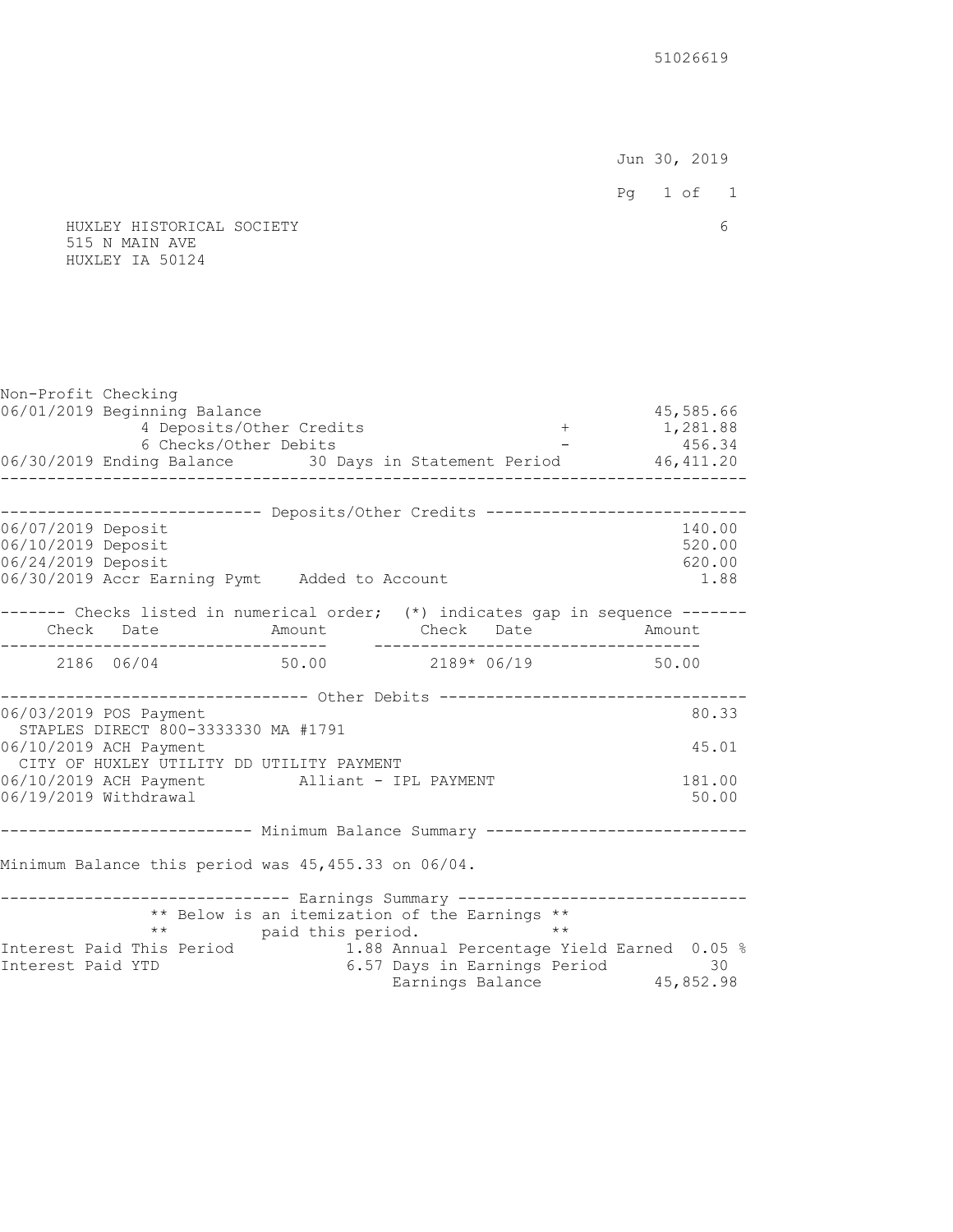HUXLEY HISTORICAL SOCIETY 8 515 N MAIN AVE HUXLEY IA 50124 Non-Profit Checking 05/01/2019 Beginning Balance 20,686.94<br>6 Deposits/Other Credits (1996) 1996 1997 1998 1999 6 Deposits/Other Credits + 8 Checks/Other Debits - 630.42 05/31/2019 Ending Balance 31 Days in Statement Period 45,585.66 -------------------------------------------------------------------------------- ---------------------------- Deposits/Other Credits ----------------------------05/03/2019 Deposit 100.00 05/10/2019 Deposit 40.00 05/20/2019 Deposit 47.00 05/24/2019 Deposit 25,296.00 05/29/2019 Deposit 45.00 05/31/2019 Accr Earning Pymt Added to Account 1.14 ------- Checks listed in numerical order; (\*) indicates gap in sequence ------Check Date **Amount** Check Date Amount ----------------------------------- ----------------------------------- 2185 05/07 32.31 2188 05/13 405.22 2187\* 05/07 50.00 ---------------------------------- Other Debits ---------------------------------05/01/2019 POS Payment 64.90 ANC\*NEWSPAPERS.COM 877-5190129 UT #1791 05/16/2019 Debit Card Debit LOWE'S #581 AMES IA #1791 8.16<br>05/20/2019 Debit Card Debit MNRD-AMES AMES IA #1791 2.25 05/20/2019 Debit Card Debit MNRD-AMES AMES IA #1791 2.25 05/28/2019 Debit Card Debit 33.79 MICHAELS STORES ANKENY IA #1791 05/29/2019 Debit Card Debit 33.79 MICHAELS STORES ANKENY IA #1791 -------------------------- Minimum Balance Summary -----------------------------Minimum Balance this period was 20,266.35 on 05/16. ------------------------------ Earnings Summary ------------------------------ \*\* Below is an itemization of the Earnings \*\* \*\* paid this period. \*\* Interest Paid This Period 1.14 Annual Percentage Yield Earned 0.05 % Interest Paid YTD 4.69 Days in Earnings Period 31 Earnings Balance 26,953.38

May 31, 2019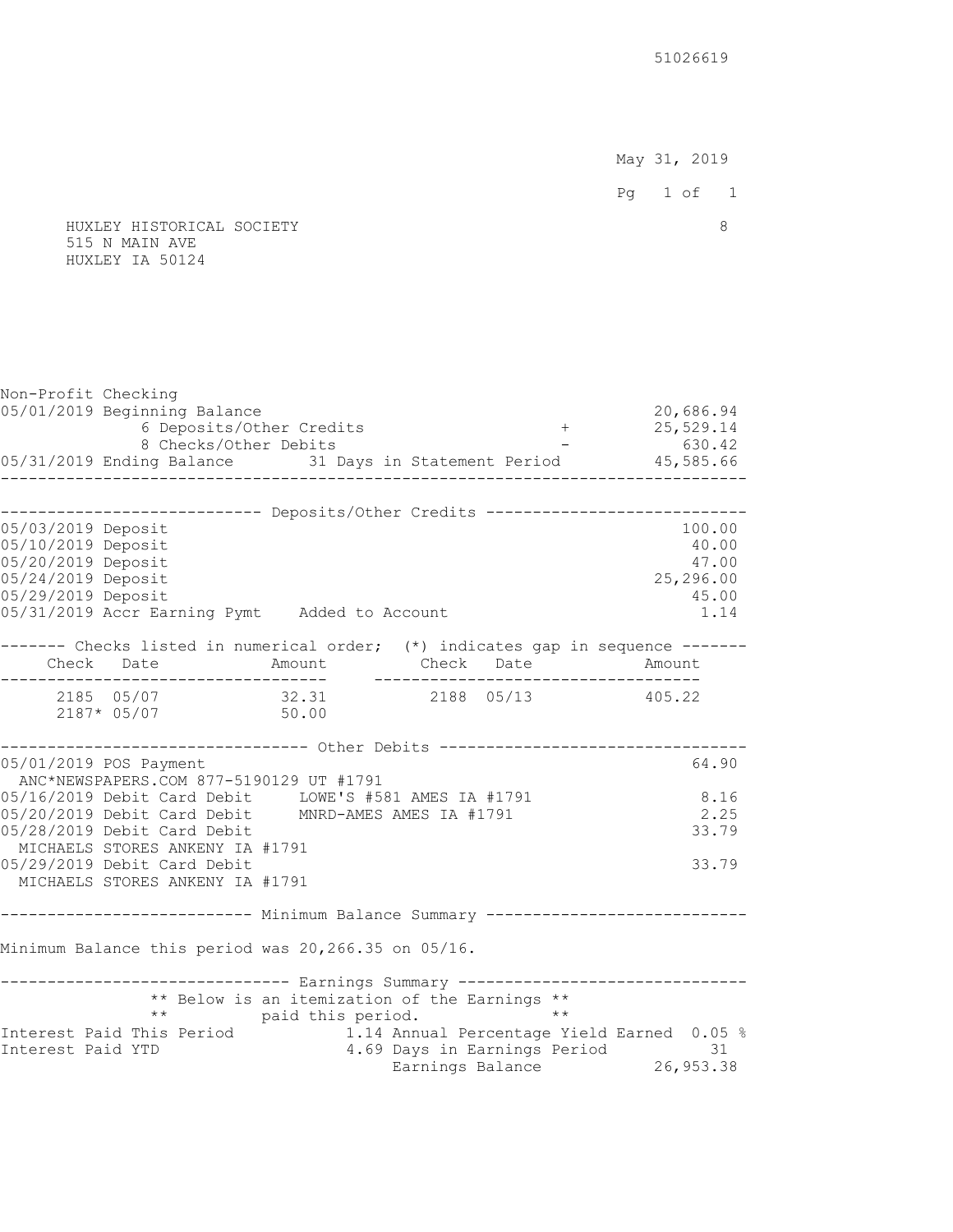Apr 30, 2019

 Pg 1 of 1 HUXLEY HISTORICAL SOCIETY 4 515 N MAIN AVE HUXLEY IA 50124 Non-Profit Checking 04/01/2019 Beginning Balance 15,509.06<br>5 Deposits/Other Credits (15,509.06 15,513.79 5 Deposits/Other Credits  $+$  5,513.79<br>3 Checks/Other Debits - 335.91 3 Checks/Other Debits 04/30/2019 Ending Balance 30 Days in Statement Period 20,686.94 -------------------------------------------------------------------------------- ---------------------------- Deposits/Other Credits ----------------------------04/03/2019 Deposit 145.00 04/08/2019 Deposit 3,500.00 04/09/2019 ACH Deposit 1,688.00 THRIVENT FUNDS DEPOSIT OTHER 04/29/2019 Deposit 180.00 04/30/2019 Accr Earning Pymt Added to Account 0.79 ------- Checks listed in numerical order; (\*) indicates gap in sequence ------Check Date Amount Check Date Amount Check Date Amount ----------------------------------- ----------------------------------- 2184 04/23 --------------------------------- Other Debits ---------------------------04/15/2019 POS Payment 91.39 STAPLES DIRECT 800-3333330 MA #1791 04/19/2019 POS Payment 176.52 NITE OWL PRINT AND C AMES IA #1791 ------------------------- Minimum Balance Summary -----------------------------Minimum Balance this period was 15,509.06 on 03/31. ------------------------------- Earnings Summary -------------------------------- \*\* Below is an itemization of the Earnings \*\* \*\* paid this period. \*\*<br>Interest Paid This Period 0.79 Annual Percentage Y 0.79 Annual Percentage Yield Earned 0.05 % Interest Paid YTD 3.55 Days in Earnings Period 30 Earnings Balance 19,313.11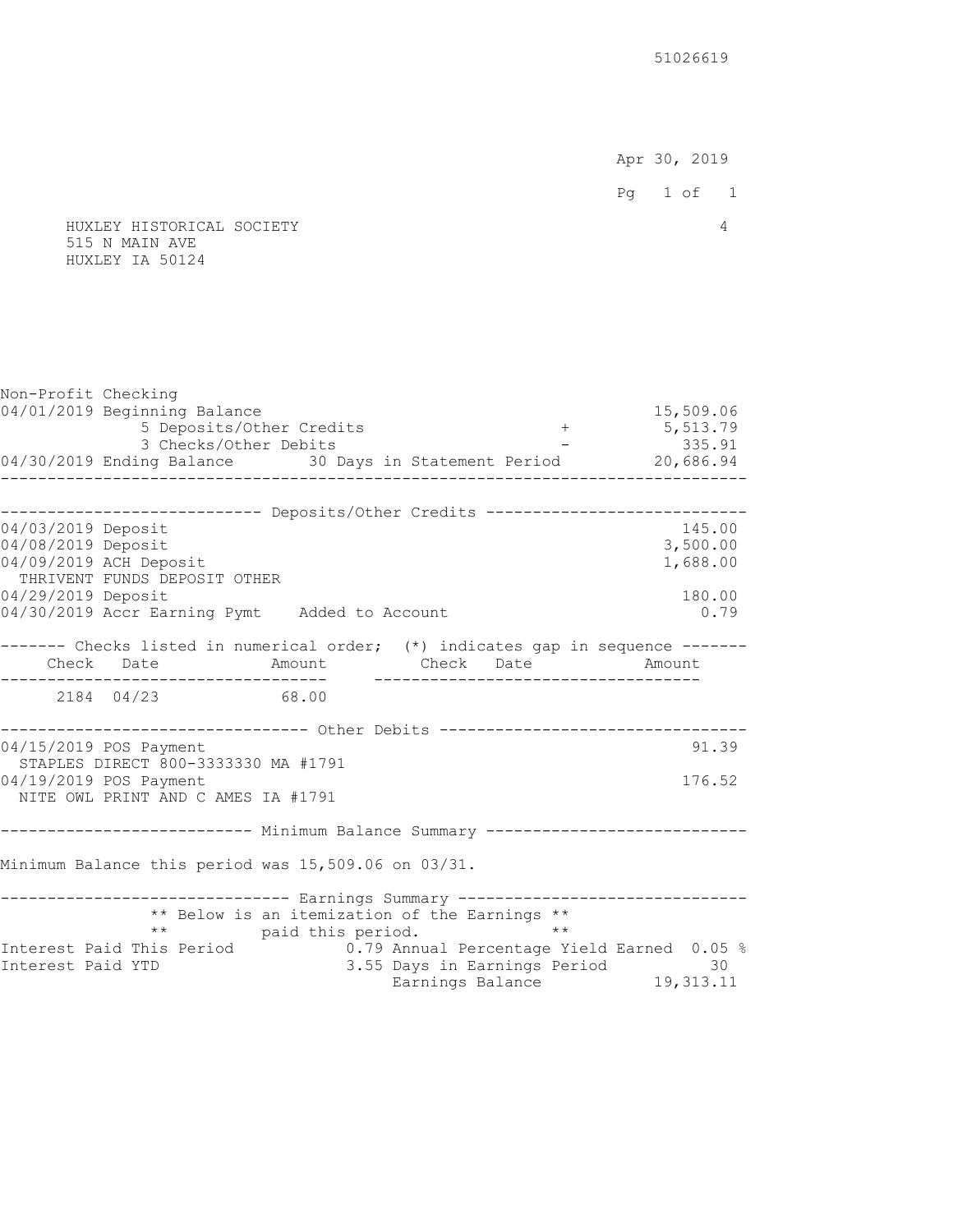Mar 31, 2019

 Pg 1 of 1 HUXLEY HISTORICAL SOCIETY 6 515 N MAIN AVE HUXLEY IA 50124 Non-Profit Checking 03/01/2019 Beginning Balance 19,202.50 5 Deposits/Other Credits + 3 Checks/Other Debits - 25,108.38 03/31/2019 Ending Balance 31 Days in Statement Period 15,509.06 -------------------------------------------------------------------------------- --------------------------- Deposits/Other Credits -----------------------------03/01/2019 Deposit 40.00 03/12/2019 Deposit 941.00 03/12/2019 Deposit 20,412.71 03/29/2019 Deposit 20.00 03/31/2019 Accr Earning Pymt Added to Account 1.23 ------- Checks listed in numerical order; (\*) indicates gap in sequence ------- Check Date Amount Check Date Amount ----------------------------------- ----------------------------------- 2162 03/07 --------------------------------- Other Debits ---------------------------03/27/2019 POS Payment 55.12 HP \*HP.COM STORE 888-345-5409 CA #1791 03/27/2019 Withdrawal 25,000.00 -------------------------- Minimum Balance Summary -----------------------------Minimum Balance this period was 15,487.83 on 03/27. ------------------------------- Earnings Summary -------------------------------- \*\* Below is an itemization of the Earnings \*\* \*\* paid this period.<br>Interest Paid This Period 1.23 Annual Percentage Y 1.23 Annual Percentage Yield Earned 0.05 % Interest Paid YTD 2.76 Days in Earnings Period 31 Earnings Balance 28,900.76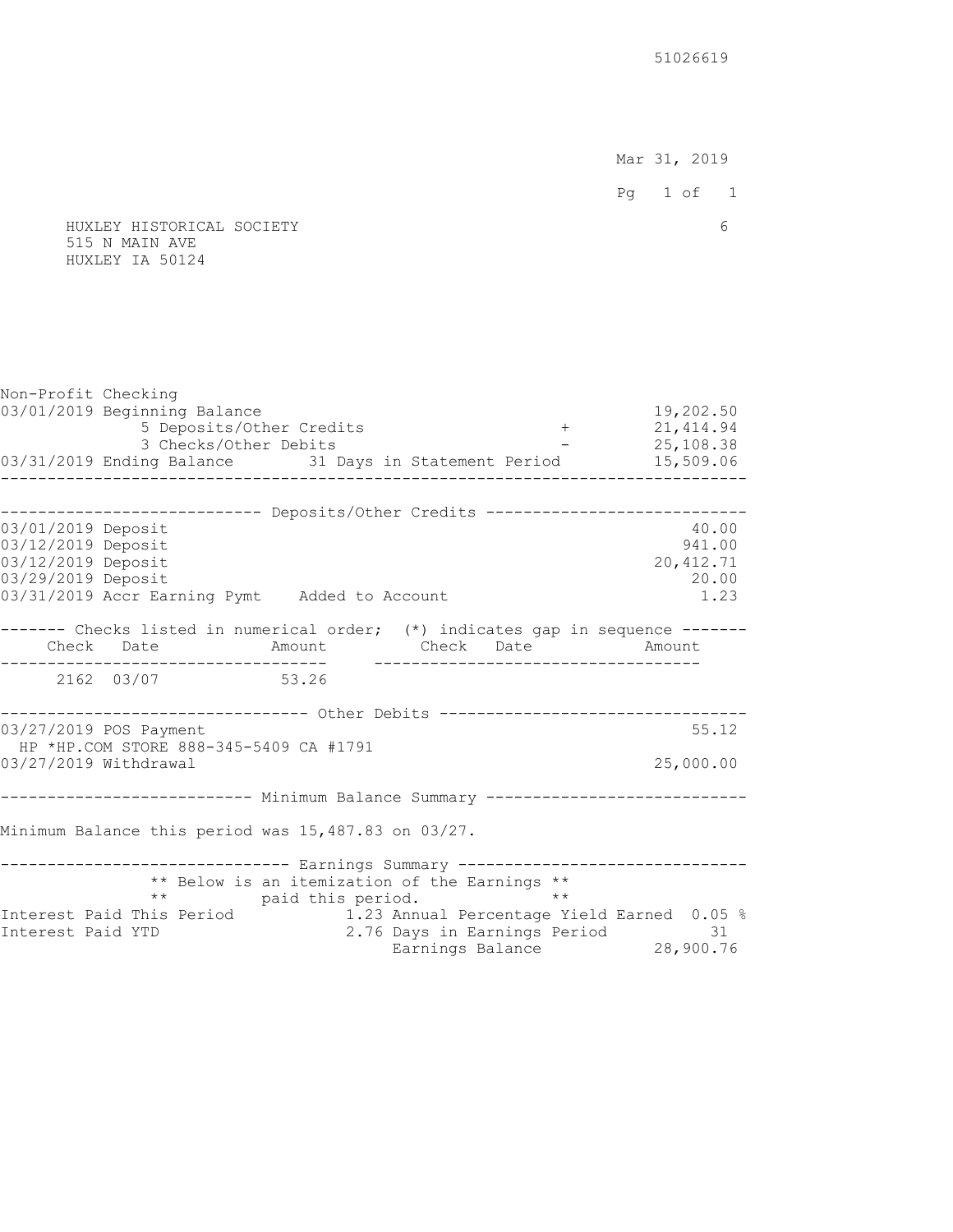Feb 28, 2019

Pg 1 of 1

 HUXLEY HISTORICAL SOCIETY 5 515 N MAIN AVE HUXLEY IA 50124

Non-Profit Checking 02/01/2019 Beginning Balance 19,331.76<br>494.74 194.74 194.74 194.74 4 Deposits/Other Credits + 2 Checks/Other Debits - 624.00 02/28/2019 Ending Balance 28 Days in Statement Period 19,202.50 -------------------------------------------------------------------------------- --------------------------- Deposits/Other Credits -----------------------------02/01/2019 Deposit 190.00 02/08/2019 Deposit 277.00 02/15/2019 Deposit 27.00 02/28/2019 Accr Earning Pymt Added to Account 0.74 ------- Checks listed in numerical order; (\*) indicates gap in sequence ------ Check Date Amount Check Date Amount ----------------------------------- ----------------------------------- 2161 02/11 499.00 2183\* 02/28 125.00 -------------------------- Minimum Balance Summary -----------------------------Minimum Balance this period was 19,201.76 on 02/28. ------------------------------ Earnings Summary -------------------------------- \*\* Below is an itemization of the Earnings \*\* \*\* paid this period. \*\* Interest Paid This Period 1.57 0.74 Annual Percentage Yield Earned 0.05 %<br>1.53 Days in Earnings Period 28 Interest Paid YTD 1.53 Days in Earnings Period 28 Earnings Balance 19,365.56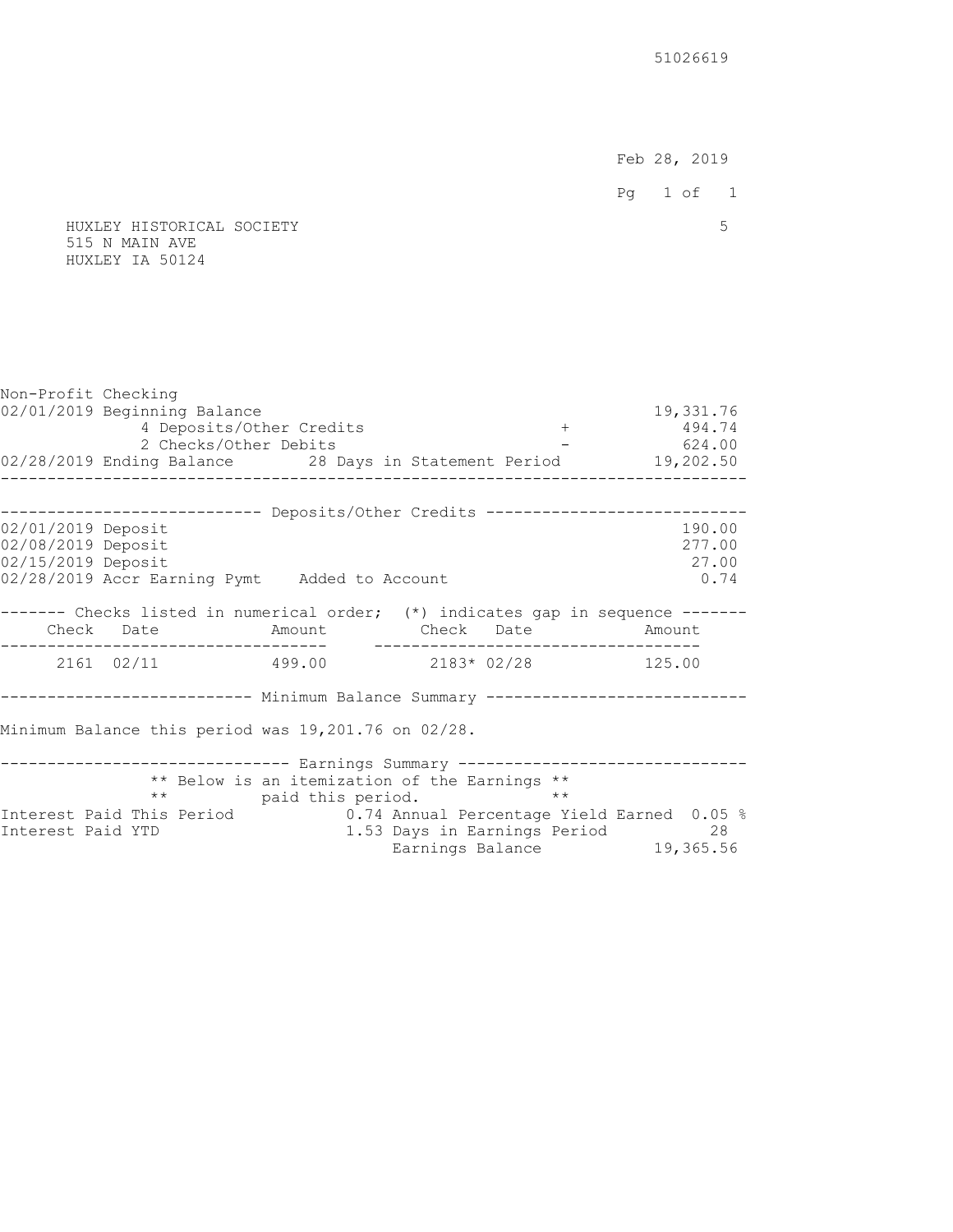Jan 31, 2019

Pg 1 of 1

#### HUXLEY HISTORICAL SOCIETY 4 515 N MAIN AVE HUXLEY IA 50124

Non-Profit Checking 01/01/2019 Beginning Balance 18,707.89<br>18,707.89 18,707.89 4 Deposits/Other Credits (18,109) 4 Deposits/Other Credits + 3 Checks/Other Debits - 276.92 01/31/2019 Ending Balance 31 Days in Statement Period 19,331.76 -------------------------------------------------------------------------------- --------------------------- Deposits/Other Credits -----------------------------01/22/2019 Deposit 60.00 01/25/2019 Deposit 180.00 01/29/2019 Deposit 660.00 01/31/2019 Accr Earning Pymt Added to Account 0.79 ------- Checks listed in numerical order; (\*) indicates gap in sequence ------- Check Date Amount Check Date Amount ----------------------------------- ----------------------------------- 2160 01/15 80.00 ---------------------------------- Other Debits ---------------------------------01/16/2019 POS Payment 158.76 NITE OWL PRINT AND C AMES IA #1791 01/18/2019 Debit Card Debit 38.16 MICHAELS STORES W DES MOINES IA #1791 -------------------------- Minimum Balance Summary -----------------------------Minimum Balance this period was 18,430.97 on 01/18. ------------------------------- Earnings Summary -------------------------------- \*\* Below is an itemization of the Earnings \*\* \*\* paid this period.<br>Interest Paid This Period 0.79 Annual Percentage Y 0.79 Annual Percentage Yield Earned 0.05 % Interest Paid YTD 0.79 Days in Earnings Period 31 Earnings Balance 18,648.45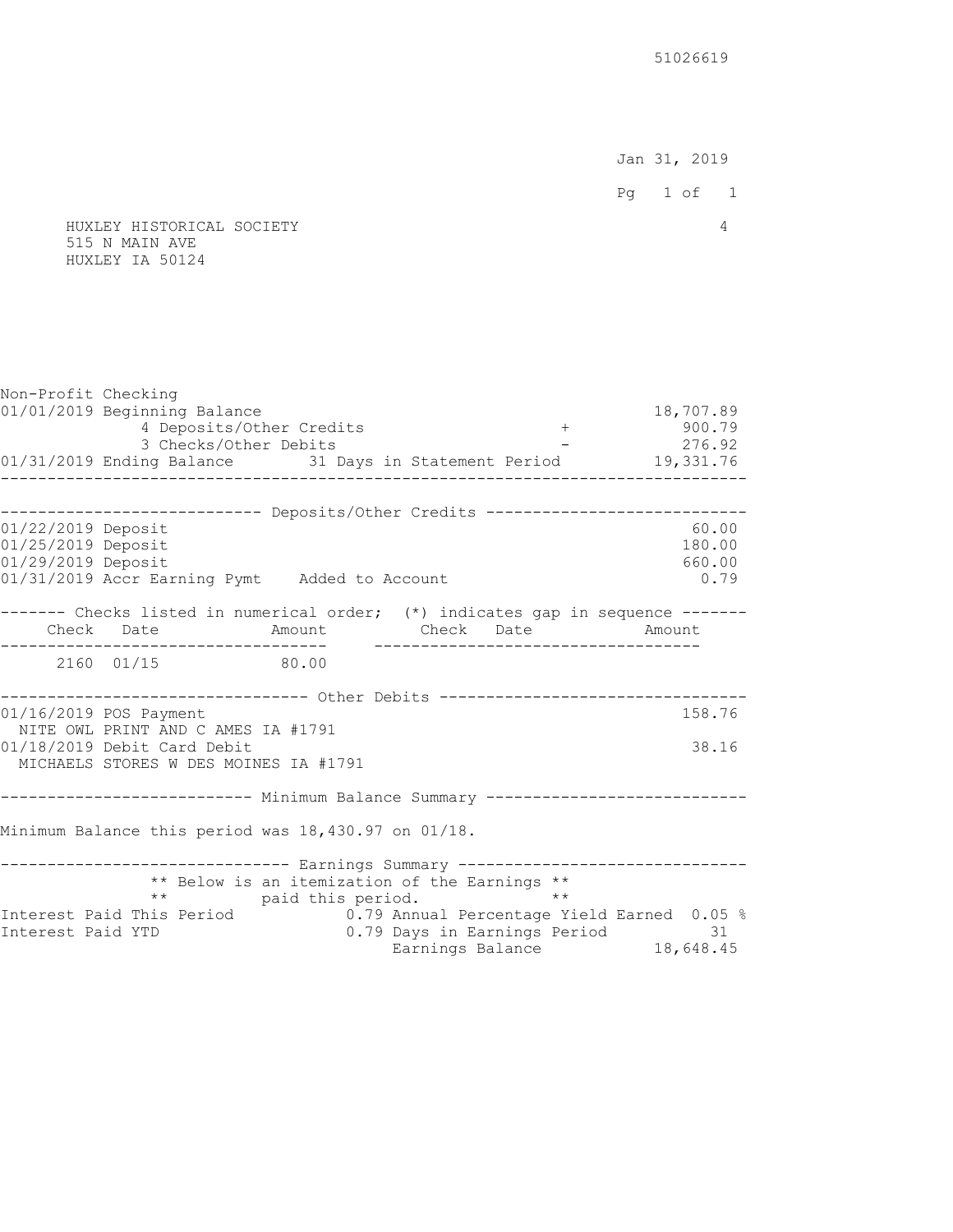Dec 31, 2018 Pg 1 of 1 HUXLEY HISTORICAL SOCIETY 0 515 N MAIN AVE HUXLEY IA 50124

| Non-Profit Checking<br>12/01/2018 Beginning Balance                             |                                                               | 19, 147. 11 |
|---------------------------------------------------------------------------------|---------------------------------------------------------------|-------------|
| 1 Deposits/Other Credits                                                        |                                                               |             |
| 6 Checks/Other Debits                                                           |                                                               |             |
| 12/31/2018 Ending Balance 31 Days in Statement Period 18,707.89                 |                                                               |             |
| . _ _ _ _ _ _ _ _ _ _ _ _ .<br>_ _ _ _ _ _ _ _ _ _ _                            |                                                               |             |
| --------------------------- Deposits/Other Credits --------------------------   |                                                               |             |
| 12/31/2018 Accr Earning Pymt Added to Account                                   |                                                               | 0.81        |
| ---------------------------- Other Debits ---------------------------------     |                                                               |             |
| 12/03/2018 Debit Card Debit                                                     |                                                               | 8.10        |
| DOLLAR-GENERAL # HUXLEY IA #1791                                                |                                                               |             |
| 12/04/2018 Debit Card Debit                                                     |                                                               | 36.00       |
| MICHAELS STORES W DES MOINES IA #1791<br>12/06/2018 Debit Card Debit            |                                                               | 15.23       |
| STAPLES 0802 AMES IA #1791                                                      |                                                               |             |
| 12/24/2018 Debit Card Debit                                                     |                                                               | 49.98       |
| STAPLES 0808 ANKENY IA #1791                                                    |                                                               |             |
| 12/28/2018 Debit Card Debit                                                     |                                                               | 30.72       |
| STAPLES 0808 ANKENY IA #1791                                                    |                                                               |             |
| 12/31/2018 Debit Card Debit<br>USPS PO 18432906 HUXLEY IA #1791                 |                                                               | 300.00      |
|                                                                                 |                                                               |             |
|                                                                                 |                                                               |             |
| Minimum Balance this period was 18,707.08 on 12/31.                             |                                                               |             |
| ------------------------------ Earnings Summary ------------------------------- |                                                               |             |
| ** Below is an itemization of the Earnings **                                   |                                                               |             |
| ** paid this period.                                                            | $\star \star$                                                 |             |
| Interest Paid This Period                                                       | 0.81 Annual Percentage Yield Earned 0.05 %                    |             |
| Interest Paid YTD                                                               | 9.56 Days in Earnings Period 31<br>Earnings Balance 19,067.70 |             |
|                                                                                 |                                                               |             |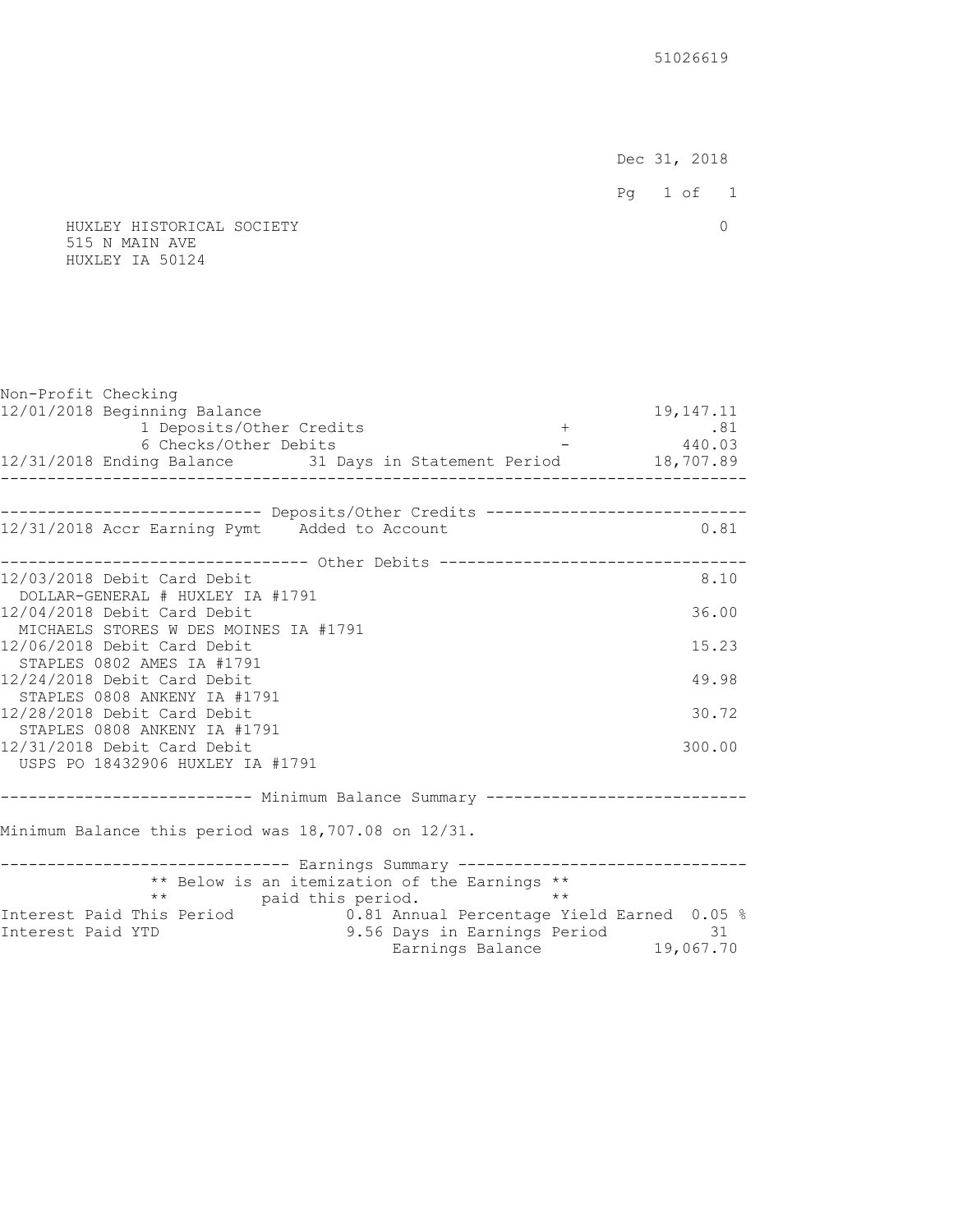Nov 30, 2018

Pg 1 of 1

## HUXLEY HISTORICAL SOCIETY 4 515 N MAIN AVE HUXLEY IA 50124

| Non-Profit Checking   |                                                     |                                                                                 |           |
|-----------------------|-----------------------------------------------------|---------------------------------------------------------------------------------|-----------|
|                       | 11/01/2018 Beginning Balance                        |                                                                                 | 19,740.15 |
|                       | 4 Deposits/Other Credits                            | $+$                                                                             | 120.79    |
|                       | 6 Checks/Other Debits                               |                                                                                 | 713.83    |
|                       |                                                     | 11/30/2018 Ending Balance 30 Days in Statement Period 19,147.11                 |           |
|                       |                                                     |                                                                                 |           |
|                       |                                                     |                                                                                 |           |
|                       |                                                     | --------------------------- Deposits/Other Credits ------------------------     |           |
| 11/16/2018 Deposit    |                                                     |                                                                                 | 40.00     |
| 11/27/2018 Deposit    |                                                     |                                                                                 | 60.00     |
| 11/30/2018 Deposit    |                                                     |                                                                                 | 20.00     |
|                       | 11/30/2018 Accr Earning Pymt Added to Account       |                                                                                 | 0.79      |
|                       |                                                     | ------------------------------- Other Debits ---------------------------------- |           |
|                       | 11/01/2018 POS Payment                              |                                                                                 | 170.88    |
|                       | NITE OWL PRINTING AMES IA #0000                     |                                                                                 |           |
| 11/02/2018 Withdrawal |                                                     |                                                                                 | 110.00    |
|                       | 11/07/2018 Debit Card Debit                         |                                                                                 | 39.98     |
|                       | STAPLES 0802 AMES IA #0000                          |                                                                                 |           |
|                       | 11/08/2018 Debit Card Debit                         |                                                                                 | 84.00     |
|                       | MICHAELS STORES ANKENY IA #0000                     |                                                                                 |           |
|                       | 11/09/2018 POS Payment                              |                                                                                 | 210.90    |
|                       | PHOTOSYNTHESIS AMES IA #0000                        |                                                                                 |           |
|                       | 11/14/2018 POS Payment                              |                                                                                 | 98.07     |
|                       | MOEHL MILLWORK ANKENY IA #1791                      |                                                                                 |           |
|                       |                                                     |                                                                                 |           |
|                       |                                                     | -------------------------- Minimum Balance Summary ---------------------------- |           |
|                       | Minimum Balance this period was 19,026.32 on 11/14. |                                                                                 |           |
|                       |                                                     |                                                                                 |           |
|                       |                                                     | ------------------------------ Earnings Summary ------------------------------- |           |
|                       |                                                     | ** Below is an itemization of the Earnings **                                   |           |
|                       | $\star \star$<br>paid this period.                  | $***$                                                                           |           |
|                       | Interest Paid This Period                           | 0.79 Annual Percentage Yield Earned 0.05 %                                      |           |
| Interest Paid YTD     |                                                     | 8.75 Days in Earnings Period                                                    | 30        |
|                       |                                                     | Earnings Balance 19,178.99                                                      |           |
|                       |                                                     |                                                                                 |           |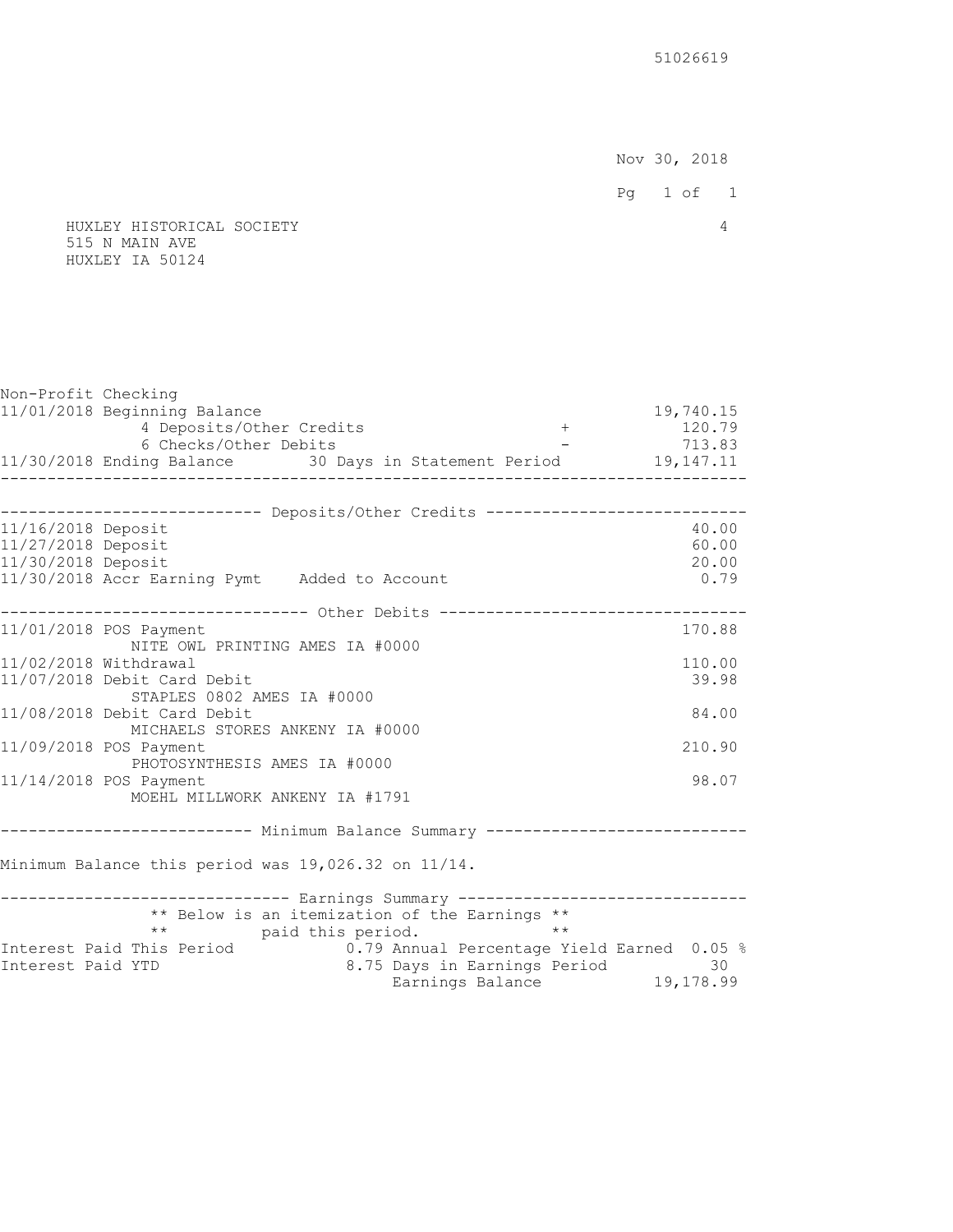Oct 31, 2018

Pg 1 of 1

 HUXLEY HISTORICAL SOCIETY 3 515 N MAIN AVE HUXLEY IA 50124

Non-Profit Checking 10/01/2018 Beginning Balance 19,799.23 3 Deposits/Other Credits + 80.84 2 Checks/Other Debits - 139.92 10/31/2018 Ending Balance 31 Days in Statement Period 19,740.15 -------------------------------------------------------------------------------- --------------------------- Deposits/Other Credits -----------------------------10/03/2018 Deposit 40.00 10/09/2018 Deposit 40.00 10/31/2018 Accr Earning Pymt Added to Account 0.84 ------- Checks listed in numerical order; (\*) indicates gap in sequence ------ Check Date Amount Check Date Amount ----------------------------------- ----------------------------------- 2182 10/30 -------------------------------- Other Debits -----------------------------------10/30/2018 Debit Card Debit 107.45 USPS PO 18432906 HUXLEY IA #0000 -------------------------- Minimum Balance Summary -----------------------------Minimum Balance this period was 19,739.31 on 10/30. ------------------------------- Earnings Summary -------------------------------- \*\* Below is an itemization of the Earnings \*\* \*\* paid this period. Interest Paid This Period 0.84 Annual Percentage Yield Earned 0.05 % Interest Paid YTD 7.96 Days in Earnings Period 31 Earnings Balance 19,856.01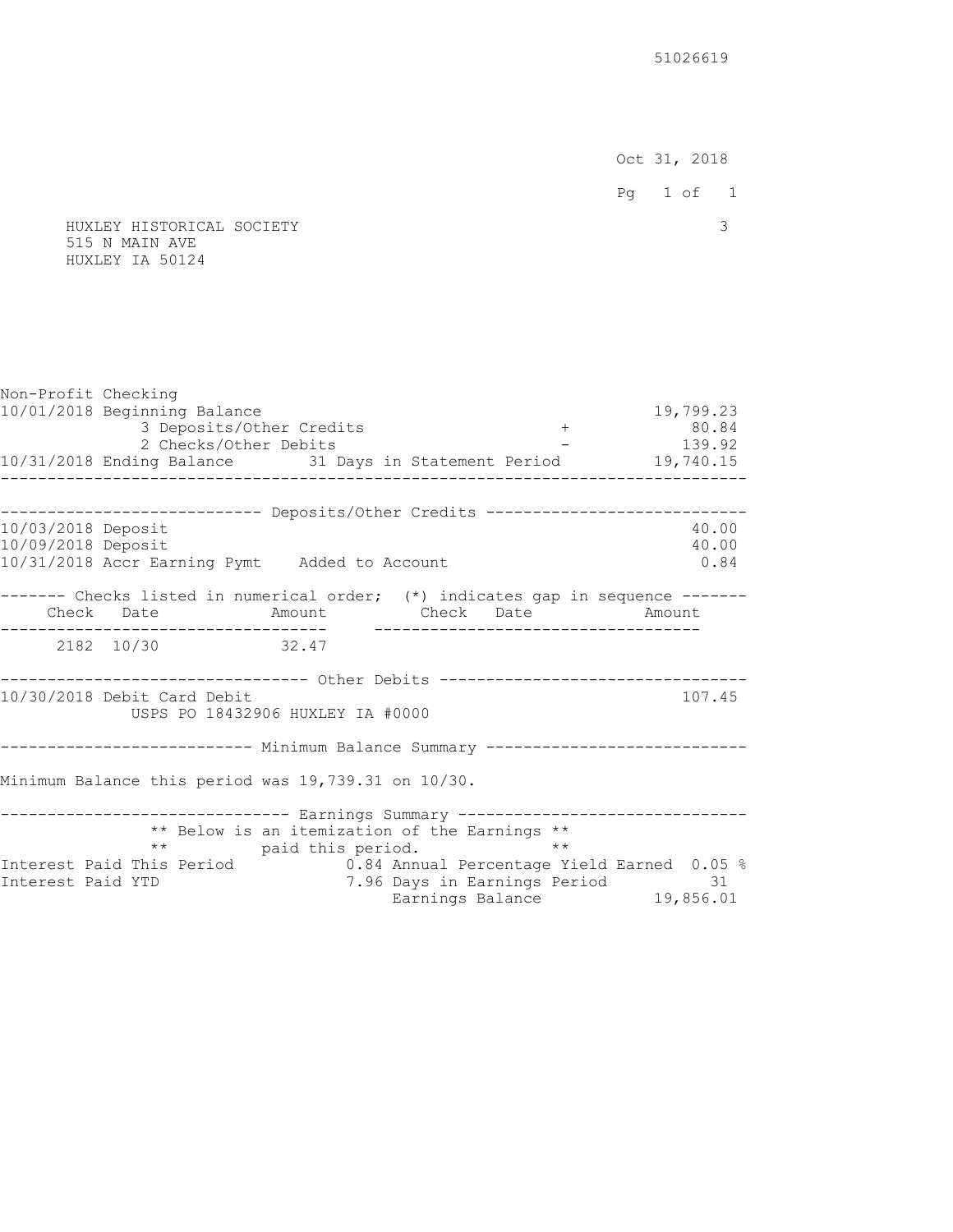Sep 30, 2018

- 
- HUXLEY HISTORICAL SOCIETY 3 515 N MAIN AVE HUXLEY IA 50124

| Non-Profit Checking |                                                                                  |                       |                                               |               |           |
|---------------------|----------------------------------------------------------------------------------|-----------------------|-----------------------------------------------|---------------|-----------|
|                     | 09/01/2018 Beginning Balance                                                     |                       |                                               |               | 19,526.40 |
|                     | 4 Deposits/Other Credits                                                         |                       |                                               | $\pm$         | 548.31    |
|                     | 3 Checks/Other Debits                                                            |                       |                                               | $-275.48$     |           |
|                     | 09/30/2018 Ending Balance 30 Days in Statement Period 19,799.23                  |                       |                                               | _____________ |           |
|                     | ----------------                                                                 | . _ _ _ _ _ _ _ _ _ . |                                               |               |           |
|                     | --------------------------- Deposits/Other Credits ----------------------------  |                       |                                               |               |           |
| 09/06/2018 Deposit  |                                                                                  |                       |                                               |               | 20.00     |
| 09/12/2018 Deposit  |                                                                                  |                       |                                               |               | 500.00    |
| 09/17/2018 Deposit  |                                                                                  |                       |                                               |               | 27.50     |
|                     | 09/30/2018 Accr Earning Pymt Added to Account                                    |                       |                                               |               | 0.81      |
|                     |                                                                                  |                       |                                               |               |           |
|                     | ------------------------------- Other Debits ---------------------------------   |                       |                                               |               |           |
|                     | 09/25/2018 POS Payment                                                           |                       |                                               |               | 65.26     |
|                     | MICHAELS STORES 3733 ANKENY IA #9136                                             |                       |                                               |               | 150.32    |
|                     | 09/26/2018 Debit Card Debit<br>STAPLES 00108084 ANKENY IA #9136                  |                       |                                               |               |           |
|                     | 09/27/2018 Debit Card Debit                                                      |                       |                                               |               | 59.90     |
|                     | ANC*NEWSPAPERS.COM 877-5190129 UT #9136                                          |                       |                                               |               |           |
|                     |                                                                                  |                       |                                               |               |           |
|                     |                                                                                  |                       |                                               |               |           |
|                     |                                                                                  |                       |                                               |               |           |
|                     | Minimum Balance this period was 19,526.40 on 08/31.                              |                       |                                               |               |           |
|                     | ------------------------------ Earnings Summary -------------------------------- |                       |                                               |               |           |
|                     |                                                                                  |                       | ** Below is an itemization of the Earnings ** |               |           |
|                     |                                                                                  | ** paid this period.  | $\star \star$                                 |               |           |
|                     | Interest Paid This Period 1.81 Annual Percentage Yield Earned 0.05 %             |                       |                                               |               |           |
| Interest Paid YTD   |                                                                                  |                       | 7.12 Days in Earnings Period 30               |               |           |
|                     |                                                                                  |                       | Earnings Balance 19,808.22                    |               |           |
|                     |                                                                                  |                       |                                               |               |           |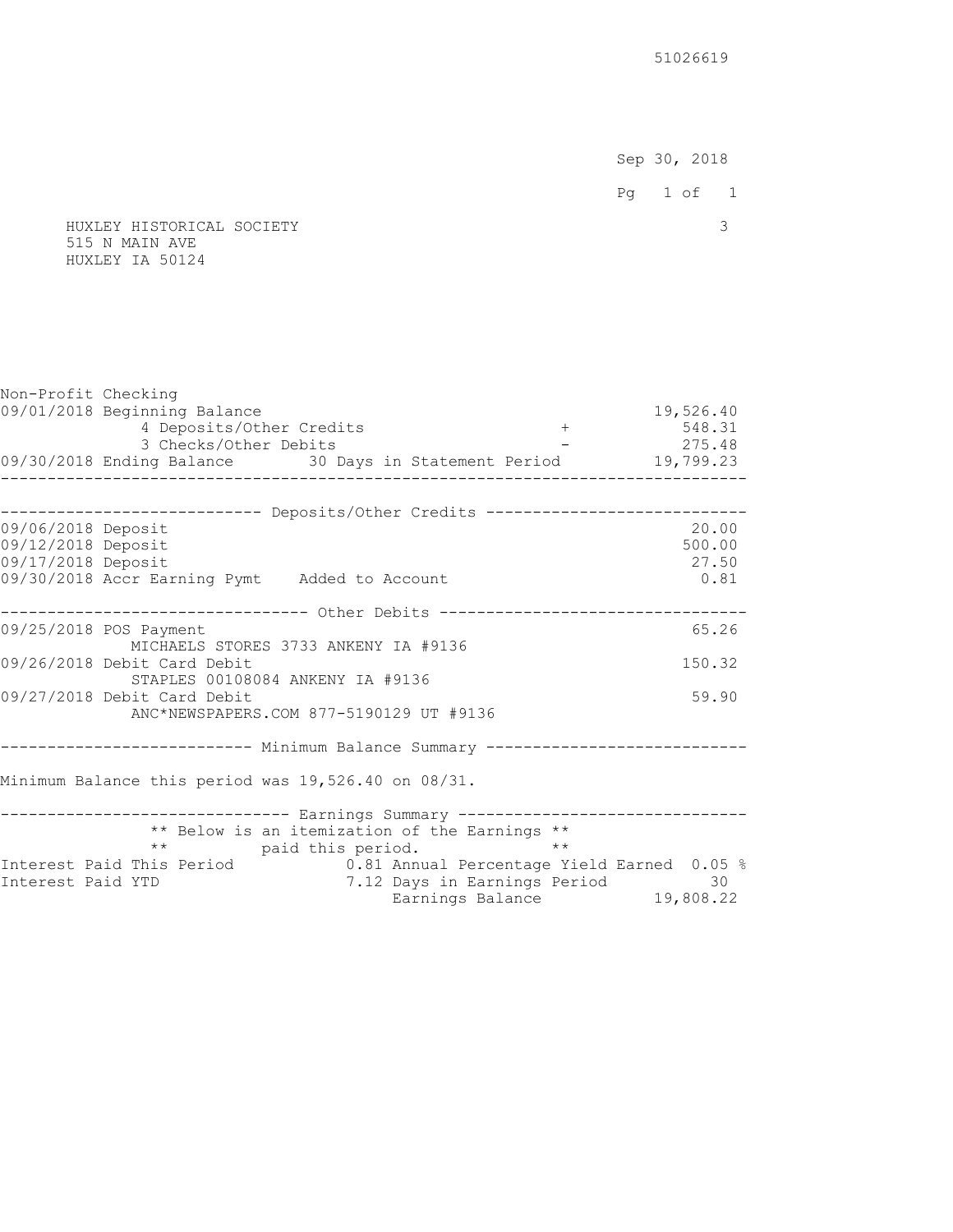Aug 31, 2018

Pg 1 of 1

 HUXLEY HISTORICAL SOCIETY 2 515 N MAIN AVE HUXLEY IA 50124

Non-Profit Checking 08/01/2018 Beginning Balance 19,996.98<br>19,996.98 19,996.98 19,996.98 19,996.98 2 Deposits/Other Credits 2 Deposits/Other Credits 6 Checks/Other Debits - 491.42 08/31/2018 Ending Balance 31 Days in Statement Period 19,526.40 -------------------------------------------------------------------------------- ---------------------------- Deposits/Other Credits ----------------------------08/27/2018 Deposit 20.00 08/31/2018 Accr Earning Pymt Added to Account 0.84 ------- Checks listed in numerical order; (\*) indicates gap in sequence ------Check Date **Amount** Check Date Amount ----------------------------------- ----------------------------------- 2159 08/29 100.00 ---------------------------------- Other Debits ---------------------------------08/03/2018 POS Payment 32.83 MICHAELS STORES 3733 ANKENY IA #9136 08/03/2018 POS Payment 100.00 USPS PO 18432906 HUXLEY IA #9136 08/08/2018 Debit Card Debit 61.66 AMAZON.COM AMZN.COM/BI AMZN.COM/BILL WA 08/20/2018 POS Payment 17.93 STAPLES 0808 ANKENY IA #9136 08/29/2018 Debit Card Debit 179.00 NITE OWL PRINTING AMES IA #9136 --------------------------- Minimum Balance Summary ---------------------------- Minimum Balance this period was 19,525.56 on 08/29. ------------------------------- Earnings Summary -------------------------------- \*\* Below is an itemization of the Earnings \*\* \*\* paid this period. \*\* Interest Paid This Period 0.84 Annual Percentage Yield Earned 0.05 % Interest Paid YTD 6.31 Days in Earnings Period 31 Earnings Balance 19,793.62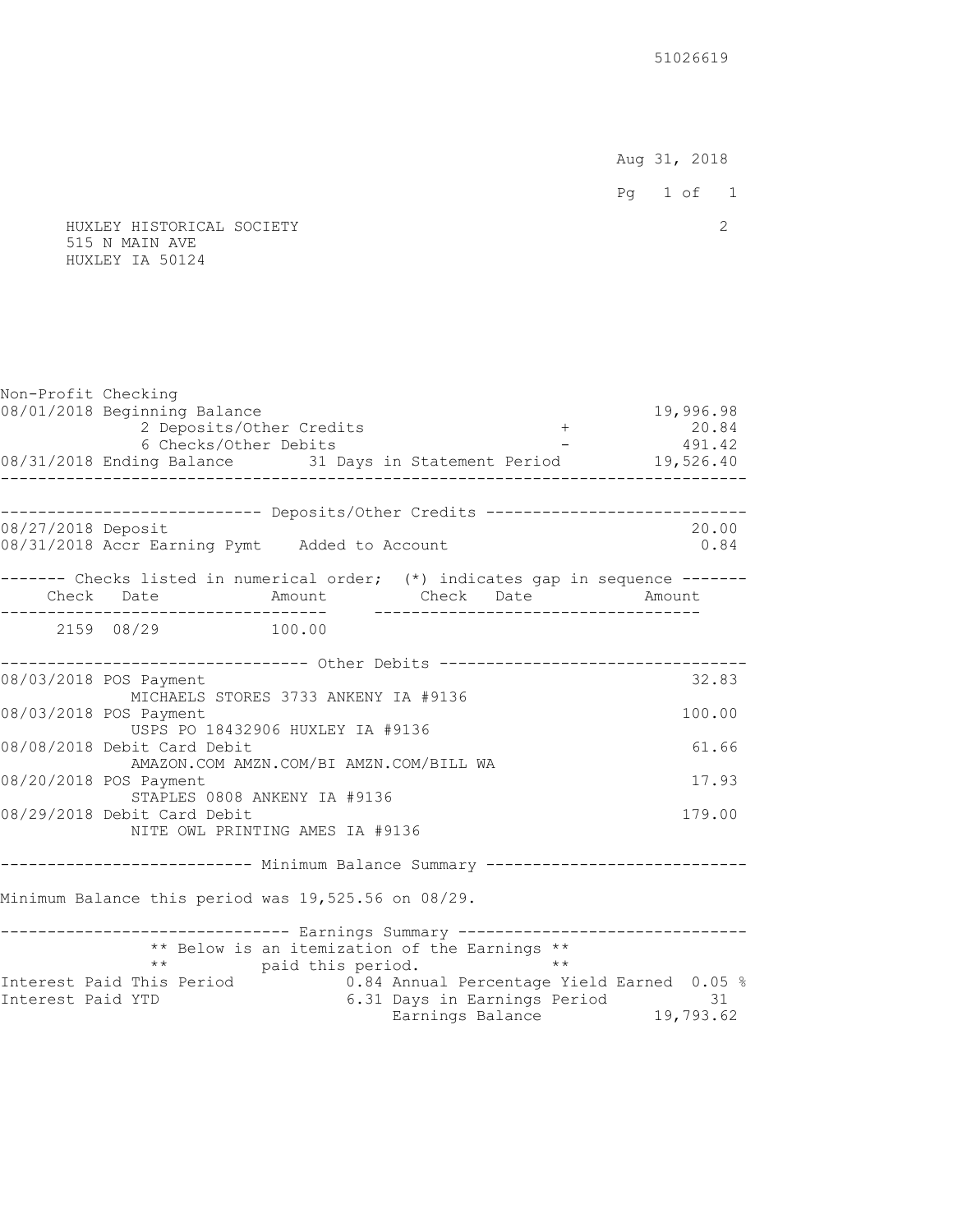Jul 31, 2018

Pg 1 of 1

 HUXLEY HISTORICAL SOCIETY 3 515 N MAIN AVE HUXLEY IA 50124

Non-Profit Checking 07/01/2018 Beginning Balance 21,388.62 2 Deposits/Other Credits + 20.86 2 Checks/Other Debits - 1,412.50 07/31/2018 Ending Balance 31 Days in Statement Period 19,996.98 -------------------------------------------------------------------------------- --------------------------- Deposits/Other Credits -----------------------------07/16/2018 Deposit 20.00 07/31/2018 Accr Earning Pymt Added to Account 0.86 ------- Checks listed in numerical order; (\*) indicates gap in sequence ------- Check Date Amount Check Date Amount ----------------------------------- ----------------------------------- 2179 07/03 1,312.50 2181\* 07/25 100.00 --------------------------- Minimum Balance Summary ---------------------------- Minimum Balance this period was 19,996.12 on 07/25. ------------------------------ Earnings Summary -------------------------------- \*\* Below is an itemization of the Earnings \*\* \*\* paid this period. \*\* \*\* Interest Paid This Period 0.86 Annual Percentage Yield Earned 0.05 % Interest Paid YTD 5.47 Days in Earnings Period 31 Earnings Balance 20,147.89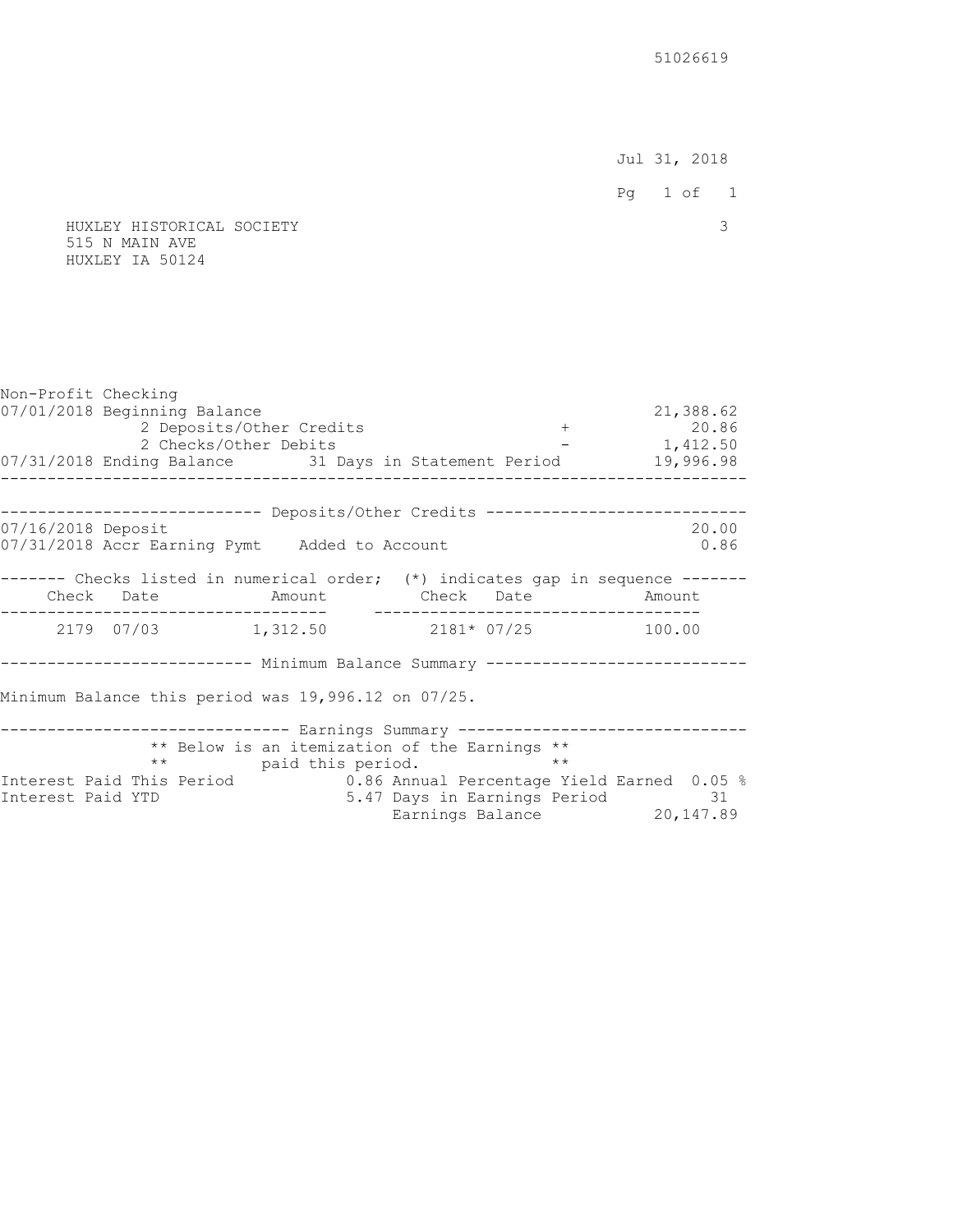Jun 30, 2018

Pg 1 of 1

## HUXLEY HISTORICAL SOCIETY 4 515 N MAIN AVE HUXLEY IA 50124

| Non-Profit Checking                                            | 06/01/2018 Beginning Balance<br>4 Deposits/Other Credits<br>3 Checks/Other Debits<br>06/30/2018 Ending Balance 30 Days in Statement Period 21,388.62<br>_________ |                      |                                                                                                                                                              |              | 21,537.53<br>$+$ 85.89<br>$-234.80$ |
|----------------------------------------------------------------|-------------------------------------------------------------------------------------------------------------------------------------------------------------------|----------------------|--------------------------------------------------------------------------------------------------------------------------------------------------------------|--------------|-------------------------------------|
|                                                                |                                                                                                                                                                   |                      |                                                                                                                                                              |              |                                     |
| 06/06/2018 Deposit<br>06/15/2018 Deposit<br>06/26/2018 Deposit | --------------------------- Deposits/Other Credits --------------------------<br>06/30/2018 Accr Earning Pymt Added to Account                                    |                      |                                                                                                                                                              |              | 40.00<br>20.00<br>25.00<br>0.89     |
|                                                                | ------- Checks listed in numerical order; (*) indicates gap in sequence -------<br>Check Date     Amount   Check Date   Amount                                    |                      |                                                                                                                                                              |              |                                     |
|                                                                | 2180 06/29 150.00                                                                                                                                                 |                      |                                                                                                                                                              |              |                                     |
|                                                                | ----------------------------- Other Debits --------------------------------<br>06/11/2018 POS Payment                                                             |                      |                                                                                                                                                              |              | 11.65                               |
|                                                                | MICHAELS STORES 3733 ANKENY IA #9136<br>06/18/2018 Debit Card Debit<br>STAPLES DIRECT 800-3333330 MA #9136                                                        |                      |                                                                                                                                                              |              | 73.15                               |
|                                                                | -------------------------- Minimum Balance Summary ----------------------------                                                                                   |                      |                                                                                                                                                              |              |                                     |
|                                                                | Minimum Balance this period was 21,387.73 on 06/29.                                                                                                               |                      |                                                                                                                                                              |              |                                     |
| Interest Paid YTD                                              | ------------------------------ Earnings Summary -------------------------------<br>Interest Paid This Period                                                      | ** paid this period. | ** Below is an itemization of the Earnings **<br>0.89 Annual Percentage Yield Earned 0.05 %<br>4.61 Days in Earnings Period 30<br>Earnings Balance 21,534.07 | $\star\star$ |                                     |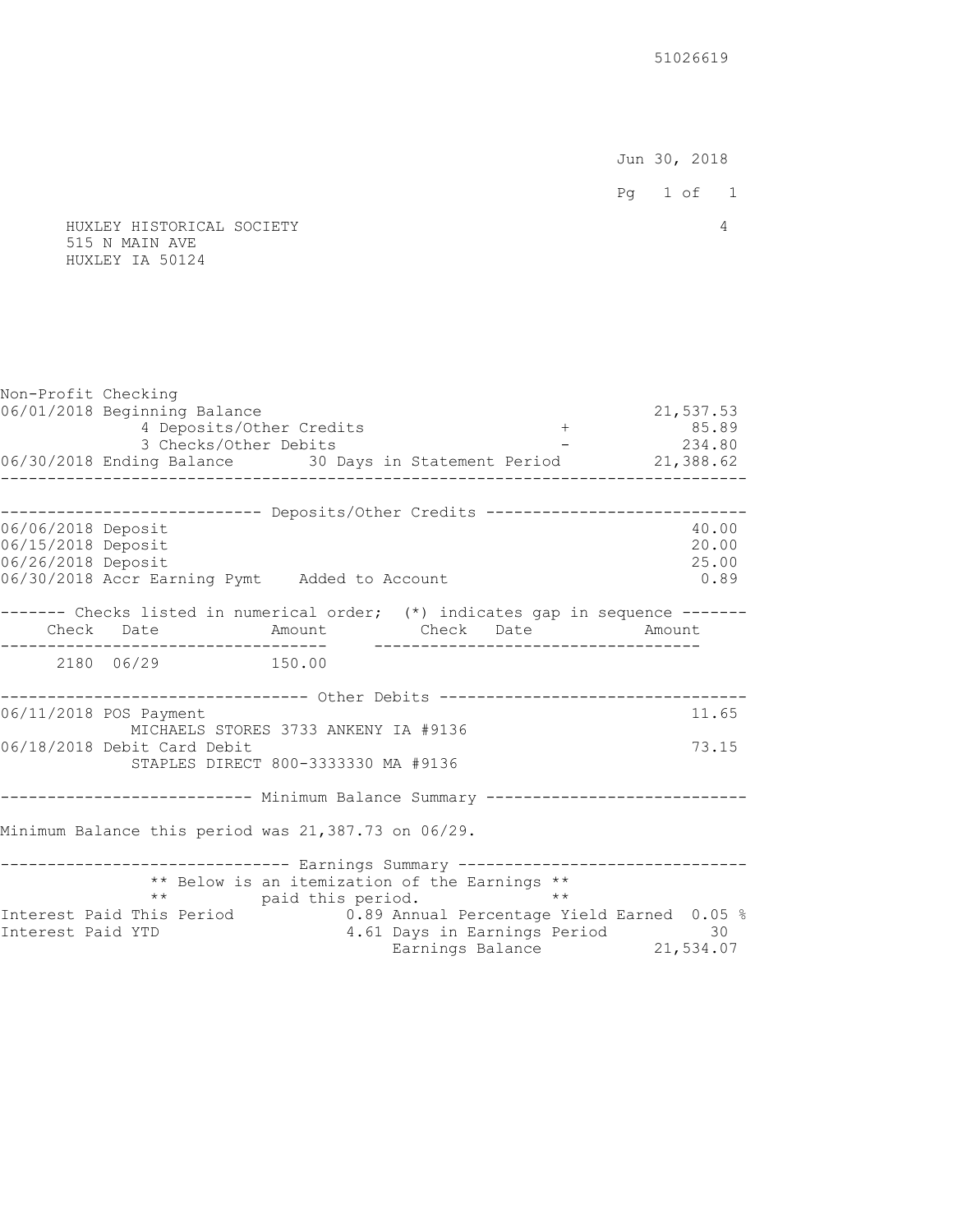May 31, 2018

Pg 1 of 1

 HUXLEY HISTORICAL SOCIETY 3 515 N MAIN AVE HUXLEY IA 50124

Non-Profit Checking 05/01/2018 Beginning Balance 21,255.62<br>3 Deposits/Other Credits (1990) 1996.91 3 Deposits/Other Credits + 2 Checks/Other Debits - 279.00 05/31/2018 Ending Balance 31 Days in Statement Period 21,537.53 -------------------------------------------------------------------------------- --------------------------- Deposits/Other Credits -----------------------------05/14/2018 Deposit 500.00 05/18/2018 Deposit 60.00 05/31/2018 Accr Earning Pymt Added to Account 0.91 ------- Checks listed in numerical order; (\*) indicates gap in sequence ------ Check Date Amount Check Date Amount ----------------------------------- ----------------------------------- 2178 05/31 -------------------------------- Other Debits -----------------------------------05/02/2018 Debit Card Debit 179.00 NITE OWL PRINT AND COP AMES IA #9136 -------------------------- Minimum Balance Summary -----------------------------Minimum Balance this period was 21,076.62 on 05/02. ------------------------------- Earnings Summary -------------------------------- \*\* Below is an itemization of the Earnings \*\* \*\* paid this period. Interest Paid This Period 0.91 Annual Percentage Yield Earned 0.05 % Interest Paid YTD 3.72 Days in Earnings Period 31 Earnings Balance 21,374.65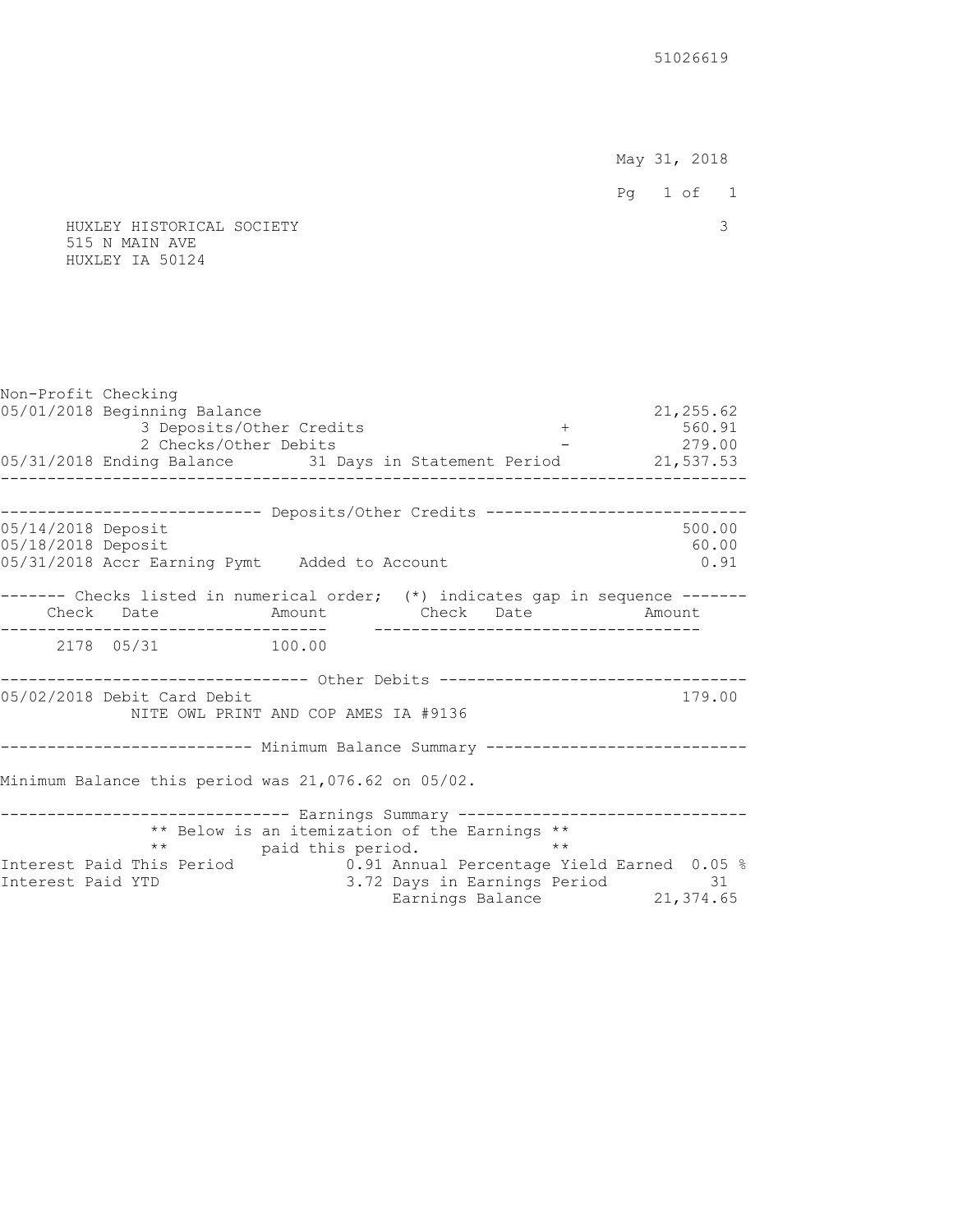Apr 30, 2018

- 
- HUXLEY HISTORICAL SOCIETY 3 515 N MAIN AVE HUXLEY IA 50124

| Non-Profit Checking                      |                                                                 |                                                                                          |                       |
|------------------------------------------|-----------------------------------------------------------------|------------------------------------------------------------------------------------------|-----------------------|
|                                          | 04/01/2018 Beginning Balance<br>4 Deposits/Other Credits        | $+$                                                                                      | 17,361.64<br>4,214.42 |
|                                          | 6 Checks/Other Debits                                           |                                                                                          | 320.44                |
|                                          |                                                                 | o Checks/Ocher Depits<br>04/30/2018 Ending Balance 30 Days in Statement Period 21,255.62 |                       |
|                                          |                                                                 |                                                                                          |                       |
|                                          |                                                                 | --------------------------- Deposits/Other Credits ----------------------------          |                       |
| 04/06/2018 Deposit<br>04/10/2018 Deposit |                                                                 |                                                                                          | 689.15<br>3,444.44    |
| 04/16/2018 Deposit                       |                                                                 |                                                                                          | 80.00                 |
|                                          | 04/30/2018 Accr Earning Pymt Added to Account                   |                                                                                          | 0.83                  |
|                                          |                                                                 | ------------------------------ Other Debits --------------------------------             |                       |
|                                          | 04/18/2018 Debit Card Debit                                     |                                                                                          | 109.12                |
|                                          | STAPLES DIRECT 800-3333330 MA #9136                             |                                                                                          |                       |
|                                          | 04/23/2018 POS Payment                                          |                                                                                          | 16.28                 |
|                                          | DOLLAR-GENERAL # HUXLEY IA #9136<br>04/24/2018 Debit Card Debit |                                                                                          | 67.50                 |
|                                          | SP * VITACUP 8588636287 CA #9136                                |                                                                                          |                       |
|                                          | 04/26/2018 POS Payment                                          |                                                                                          | 8.89                  |
|                                          | MICHAELS STORES INC3733 ANKENY IA #9136                         |                                                                                          |                       |
|                                          | 04/26/2018 POS Payment                                          |                                                                                          | 18.65                 |
|                                          | MICHAELS STORES INC3733 ANKENY IA #9136                         |                                                                                          |                       |
|                                          | 04/30/2018 POS Payment                                          |                                                                                          | 100.00                |
|                                          | USPS PO 18432906 HUXLEY IA #9136                                |                                                                                          |                       |
|                                          |                                                                 |                                                                                          |                       |
|                                          | Minimum Balance this period was 17,361.64 on 03/31.             |                                                                                          |                       |
|                                          |                                                                 |                                                                                          |                       |
|                                          |                                                                 | ------------------------------ Earnings Summary -------------------------------          |                       |
|                                          | ** paid this period.                                            | ** Below is an itemization of the Earnings **<br>$\star\star$                            |                       |
|                                          |                                                                 | Interest Paid This Period 1.83 Annual Percentage Yield Earned 0.05 %                     |                       |
| Interest Paid YTD                        |                                                                 |                                                                                          |                       |
|                                          |                                                                 | 2.81 Days in Earnings Period 30<br>Earnings Balance 20,127.34                            |                       |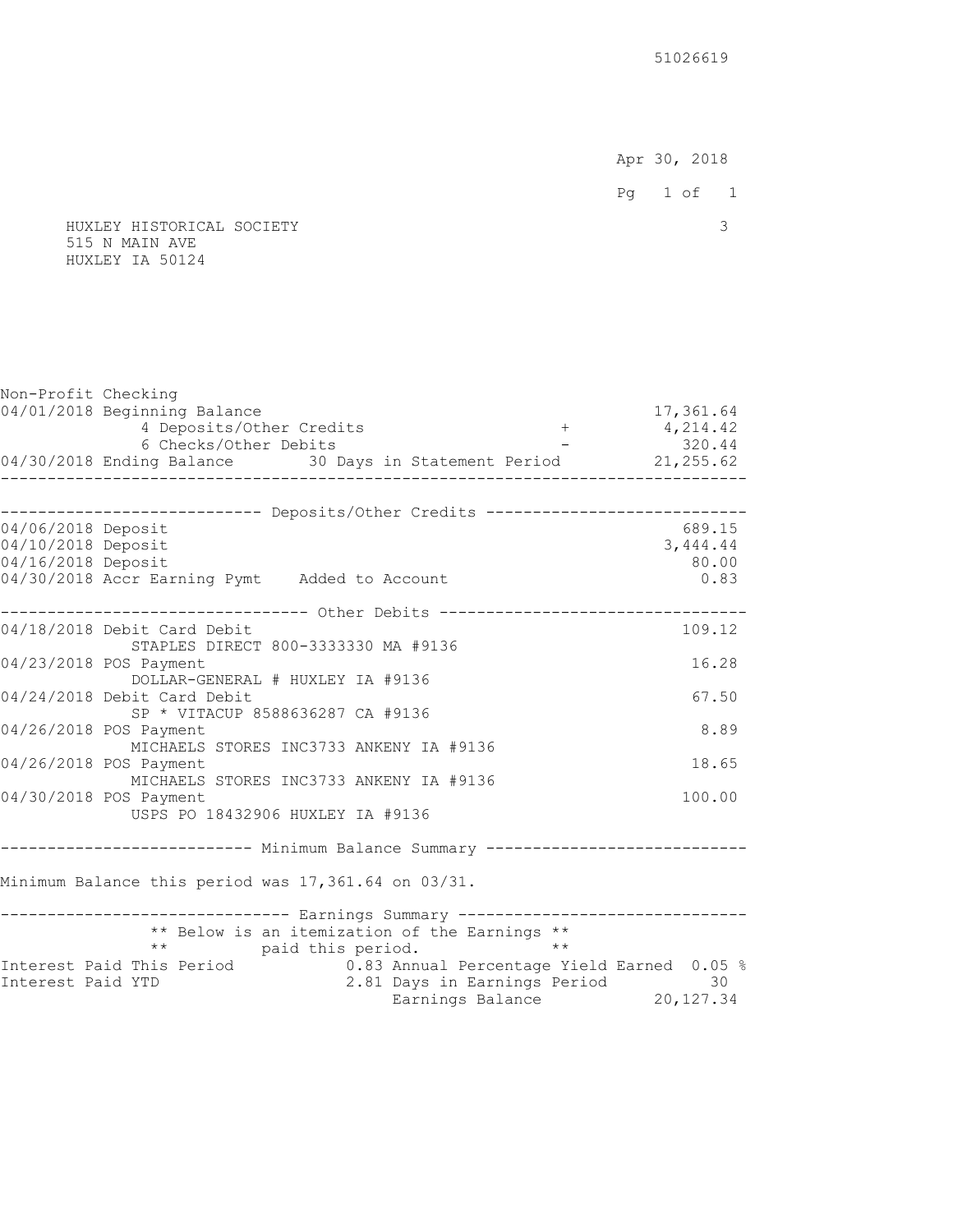Mar 31, 2018 Pg 1 of 1 HUXLEY HISTORICAL SOCIETY 4

# 515 N MAIN AVE HUXLEY IA 50124

| Non-Profit Checking |                                                                                 |                                            |                            |
|---------------------|---------------------------------------------------------------------------------|--------------------------------------------|----------------------------|
|                     | 03/01/2018 Beginning Balance                                                    |                                            | 15,902.91                  |
|                     | 5 Deposits/Other Credits                                                        |                                            | $+ 1,494.71$               |
|                     | 1 Checks/Other Debits                                                           |                                            | $-35.98$                   |
|                     | 03/31/2018 Ending Balance 31 Days in Statement Period 17,361.64                 |                                            |                            |
|                     |                                                                                 |                                            |                            |
|                     | --------------------------- Deposits/Other Credits ---------------------------- |                                            |                            |
| 03/07/2018 Deposit  |                                                                                 |                                            | 371.00                     |
| 03/07/2018 Deposit  |                                                                                 |                                            | 460.00                     |
| 03/16/2018 Deposit  |                                                                                 |                                            | 143.00                     |
| 03/27/2018 Deposit  |                                                                                 |                                            | 520.00                     |
|                     | 03/31/2018 Accr Earning Pymt Added to Account                                   |                                            | 0.71                       |
|                     | ------------------------------- Other Debits ---------------------------------- |                                            |                            |
|                     | 03/30/2018 Debit Card Debit                                                     |                                            | 35.98                      |
|                     | AMAZON MKTPLACE PMTS AMZN.COM/BILL WA #9136                                     |                                            |                            |
|                     |                                                                                 |                                            |                            |
|                     | -------------------------- Minimum Balance Summary ---------------------------- |                                            |                            |
|                     |                                                                                 |                                            |                            |
|                     | Minimum Balance this period was 15,902.91 on 02/28.                             |                                            |                            |
|                     | ------------------------------ Earnings Summary ------------------------------- |                                            |                            |
|                     | ** Below is an itemization of the Earnings **                                   |                                            |                            |
|                     | ** paid this period.                                                            | $\star \star$                              |                            |
|                     | Interest Paid This Period                                                       | 0.71 Annual Percentage Yield Earned 0.05 % |                            |
| Interest Paid YTD   |                                                                                 | 1.98 Days in Earnings Period 31            |                            |
|                     |                                                                                 |                                            | Earnings Balance 16,672.64 |
|                     |                                                                                 |                                            |                            |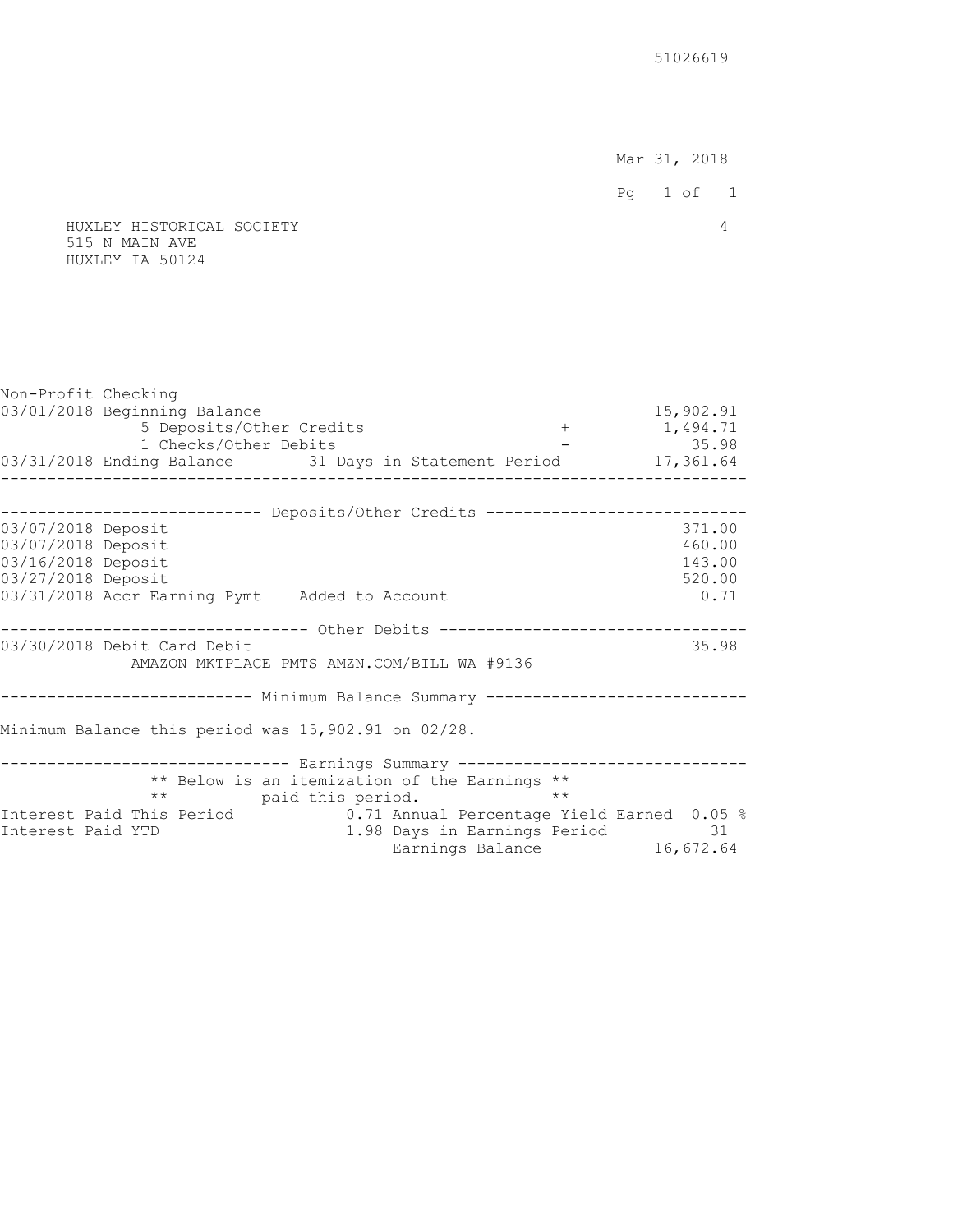Feb 28, 2018

- 
- HUXLEY HISTORICAL SOCIETY 3 515 N MAIN AVE HUXLEY IA 50124

| Non-Profit Checking | 02/01/2018 Beginning Balance                                                    |                                                                       |               | 15,654.11                                                     |
|---------------------|---------------------------------------------------------------------------------|-----------------------------------------------------------------------|---------------|---------------------------------------------------------------|
|                     | 3 Deposits/Other Credits<br>4 Checks/Other Debits                               |                                                                       |               | $+ 640.60$<br>$-391.80$                                       |
|                     | 02/28/2018 Ending Balance 28 Days in Statement Period 15,902.91                 |                                                                       |               | ------------------                                            |
|                     |                                                                                 |                                                                       |               |                                                               |
| 02/12/2018 Deposit  | --------------------------- Deposits/Other Credits ---------------------------- |                                                                       |               | 140.00                                                        |
| 02/23/2018 Deposit  |                                                                                 |                                                                       |               | 500.00                                                        |
|                     | 02/28/2018 Accr Earning Pymt Added to Account                                   |                                                                       |               | 0.60                                                          |
|                     | ------- Checks listed in numerical order; (*) indicates gap in sequence ------  |                                                                       |               |                                                               |
|                     | Check Date     Amount   Check Date   Amount                                     |                                                                       |               |                                                               |
|                     | 2177 02/09 125.00                                                               |                                                                       |               |                                                               |
|                     | ----------------------------- Other Debits ------------------------------       |                                                                       |               |                                                               |
|                     | 02/08/2018 Debit Card Debit                                                     |                                                                       |               | 59.99                                                         |
|                     | DIGITAL NEWSPAPER SUBS 877-578-2716 NY #9136                                    |                                                                       |               |                                                               |
|                     | 02/12/2018 Debit Card Debit<br>STAPLES DIRECT 800-3333330 MA #9136              |                                                                       |               | 47.81                                                         |
|                     | 02/12/2018 Debit Card Debit                                                     |                                                                       |               | 159.00                                                        |
|                     | NITE OWL PRINT AND COP AMES IA #9136                                            |                                                                       |               |                                                               |
|                     | -------------------------- Minimum Balance Summary ---------------------------- |                                                                       |               |                                                               |
|                     |                                                                                 |                                                                       |               |                                                               |
|                     | Minimum Balance this period was 15,402.31 on 02/12.                             |                                                                       |               |                                                               |
|                     |                                                                                 |                                                                       |               |                                                               |
|                     |                                                                                 | ** Below is an itemization of the Earnings **<br>** paid this period. | $\star \star$ |                                                               |
|                     | Interest Paid This Period 1.60 Annual Percentage Yield Earned 0.05 %            |                                                                       |               |                                                               |
| Interest Paid YTD   |                                                                                 |                                                                       |               | 1.27 Days in Earnings Period 28<br>Earnings Balance 15,527.84 |
|                     |                                                                                 |                                                                       |               |                                                               |